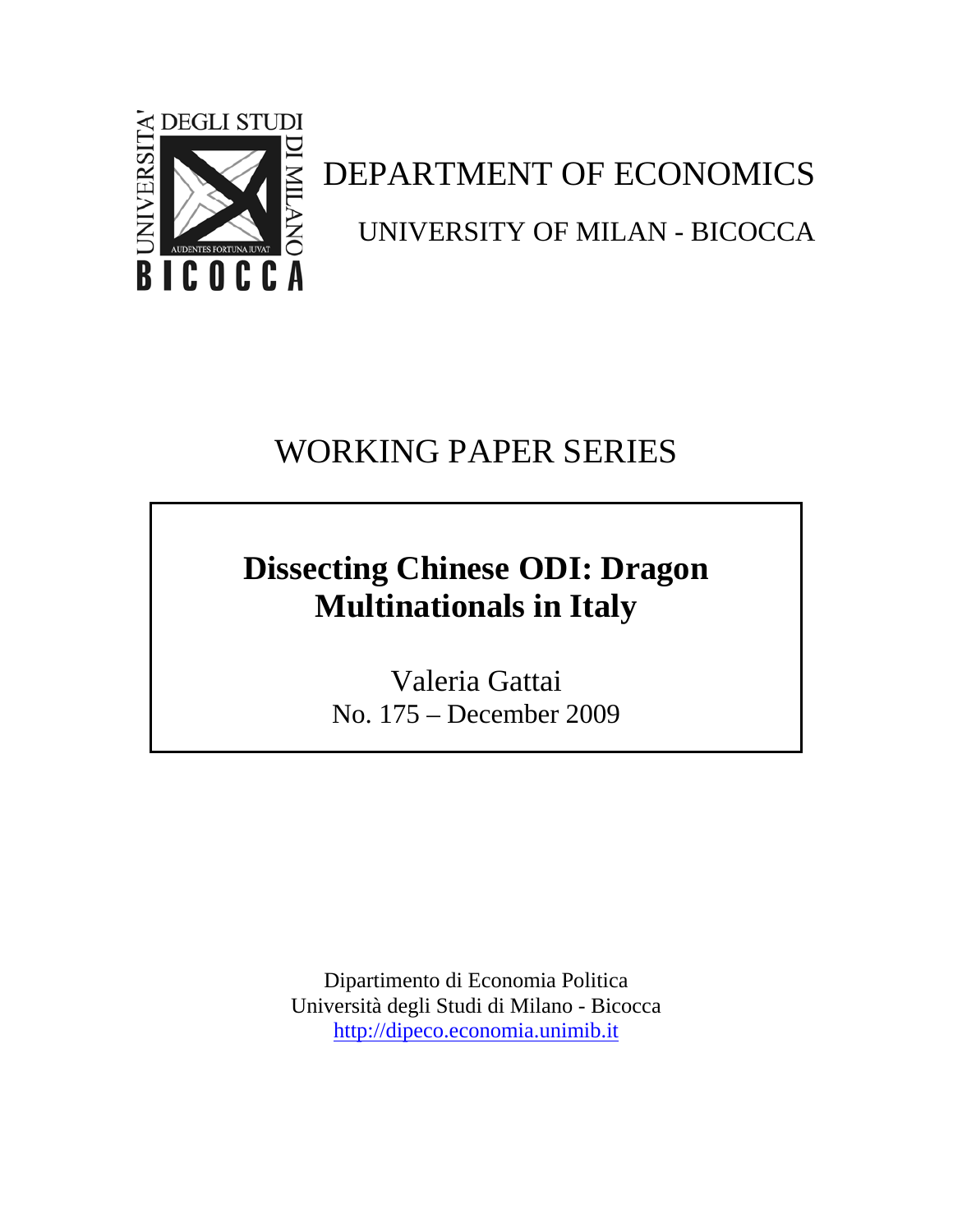# **Dissecting Chinese ODI: Dragon Multinationals in Italy**

Valeria Gattai\*

#### **Abstract**

This paper provides original evidence about Chinese Outward Direct Investments in Italy. Data have been collected at the micro level, through a multiple-choice questionnaire, designed by the author and submitted to the whole population of Dragon multinationals. With a reply rate of 65%, we draw a detailed profile of Chinese parent companies and document the strategic features of their operations in Italy. Empirical findings are highly consistent with the theoretical expectations.

**JEL code**: F23, O53 **Keywords**: Outward Direct Investment, Dragon multinationals, China, Italy

1

<sup>\*</sup> The author is grateful to Gianmarco Ottaviano and Roberta Rabellotti for useful comments and insightful discussions, and Francesca Ghezzi and Valentina Zanatta for valuable assistance in data collection. This paper is part of the project *"Chinese Investments in Europe"*. Financial support from CASCC and Chatham House is gratefully acknowledged. All remaining errors are the author's own.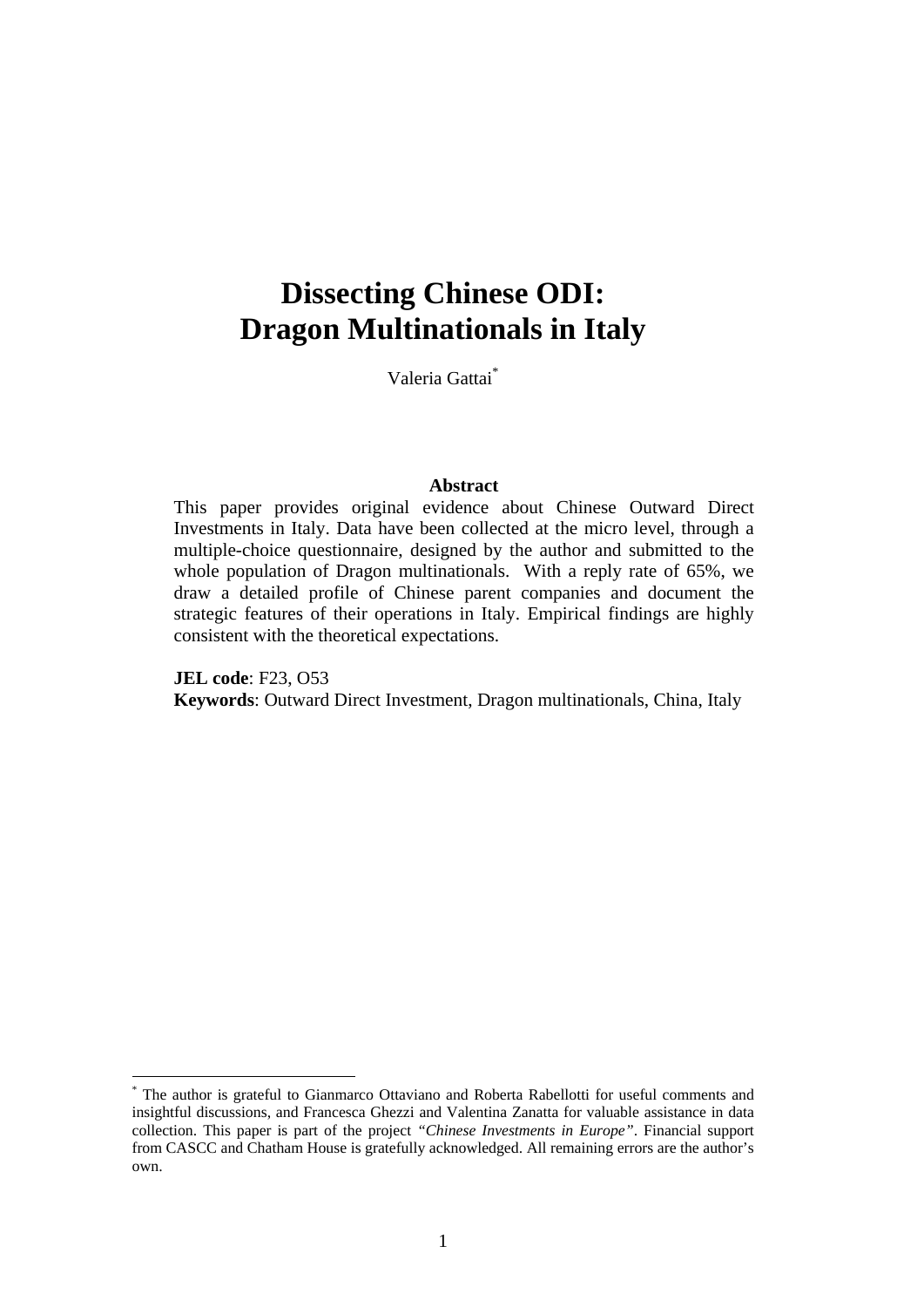## **1. Introduction**

<u>.</u>

The past two decades have witnessed the rise of a growing number of Multinational Enterprises (MNEs) from emerging economies, mainly because of overseas expansion by Asian companies (UNCTAD 2007, 2006).

Outward Direct Investment (ODI) from developing countries is not a new phenomenon, but it has recently experienced both a quantitative and a qualitative transformation. On the one hand, the magnitude of investments has markedly increased over time. According to UNCTAD (2008), flows of ODI rose from 6 to 253 billion USD and stocks moved from 145 to 2,288 billion USD, between 1990 and 2007. On the other hand, the geographical and sector patterns have changed as well, shifting from developing to developed countries as a host and from manufacturing to the service industry as a target.

China, in particular, has consolidated its position as a global investor, moving from virtually zero ODI in 1978 to the record stock of 96 billion USD in 2007. With an average growth rate of 60% between 2002 and 2006, China ranked thirteenth among largest source countries worldwide in 2007 (Cui et al. 2008) and sixth among emerging economies (UNCTAD 2008). To mention just a few examples, the Lenovo Group, China's largest computer manufacturer, successfully acquired the global PC business of IMB in 2004. At the same time Haier, the famous Chinese household appliances company, established its manufacturing plants in South Carolina; TLC bought the television arm of France's Thomson SA and Alcatel SA, and Nanjin Automotive Industry Corporation acquired MG Rover to set production facilities in the UK.

This evidence crucially challenges the old view of the country as a low cost manufacturing location: even though China has been traditionally considered as a magnet for Foreign Direct Investment (FDI), nowadays it is increasingly becoming a source of multinational activity (Schuller and Turner 2005).

Notice that the internationalization process involving Dragon multinationals represents a recent chapter in China's long history. In fact, it is only since the instigation of the "Open Door" policy in 1978, that the country has experienced deep economic reforms, to change the domestic industrial structure and increase its integration into the global economy. Hence, during the last three decades, China has been able to amaze global observers through a number of record performances, from steady economic growth to FDI attraction, from trade expansion to the emergence of a large and relatively affluent middle class. However, the aspect of China rising power that is most noticed nowadays is the dramatic growth of its outward direct investment. Under the "Go Global" policy, advocated in 2002, restrictions to outflows are lowered and government efforts to promote international expansion are stepped up, thus China's role as a major investor is expected to keep on growing in the future<sup>1</sup>.

While many papers have been investigating the strategic drivers behind the internationalization patterns of Dragon multinationals, most research remains descriptive and empirical evidence is rather scattered. In particular, when quantitative analysis is provided, it is mostly based on macroeconomic data to

<sup>&</sup>lt;sup>1</sup> For more details about the historical process of Chinese internationalization, see (OECD 2008; Zhang Y. 2005; Warner et al. 2004; Cai 1999; Tseng 1994). The role of the State in promoting outward direct investments and the main actors involved at the political level, are exhaustively investigated by (Berger and Berkofsky 2009; Buckley et al. 2008b; Poncet 2007).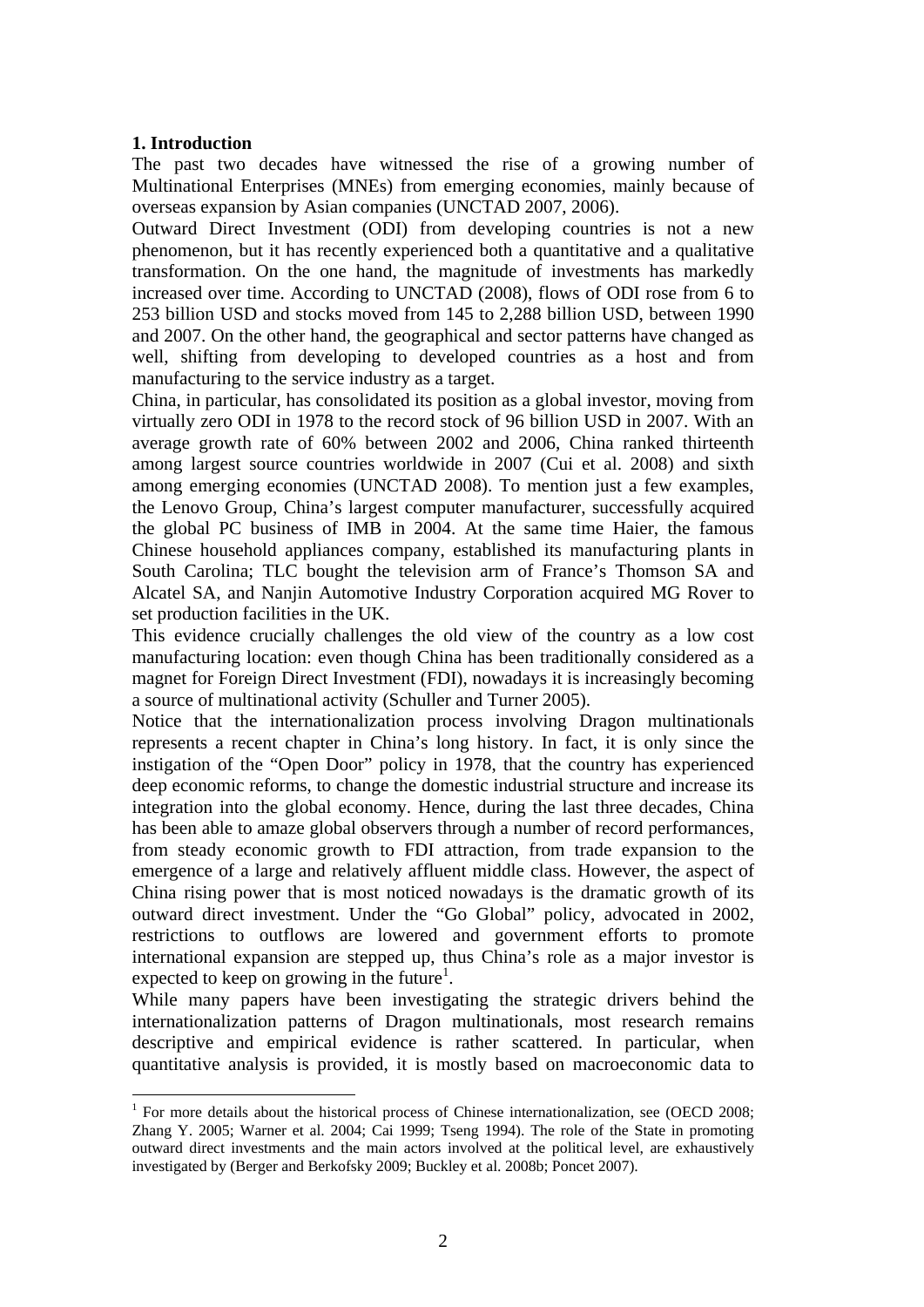make a general overview of sector and geographical patterns (see, for instance: Nicolas and Thomsen 2008; Rabellotti and Sanfilippo 2008; Gao 2008; Poncet 2007; UNCTAD 2006; Schuller and Turner 2005). This kind of studies, however, fails to explain what is behind those trends: why do Chinese enterprises invest abroad? What drives their location choice? How do they enter into a foreign market? What kind of returns and problems do they face when operating abroad? To answer these and similar questions, we need to go beyond the macroeconomic evidence and explore the universe of firm-level information. Put another way, we need to dissect Chinese ODI through microeconomic data, to disentangle the singles voices aggregated in the macro chorus.

Notice, however, that quantitative studies, based on microeconomic data, are quite limited, and they range from cases histories (see, among others: Duysters et al. 2009; Liu 2007; Li 2007) to sector analysis (see, for example: Niosi and Tschang 2009; Kumar and Chadha 2009) or anecdotal evidence (as in: Gao 2008; Zhang Y. 2005; Deng 2004). To best of our knowledge, survey data about Chinese ODI at the micro level, has not been systematically collected yet, preventing the dissection of general trends<sup>2</sup>.

To fill this gap, the present paper aims at providing original evidence about Dragon multinationals in Italy, building on a multiple-choice questionnaire designed by the author and submitted to the whole population of Chinese affiliates in this country. We select Italy, as a host market, due to its relevance among European countries. As Table 1 suggests (see Section 3), Italy has attracted an increasing amount of Chinese ODI from 2005, reaching a stock value of 82 million USD in 2007; as a result, it now ranks fifth among European recipients. With a reply rate of 65%, the present paper outlines the quantitative and qualitative features of 20 direct investments, corresponding to 49 operating plants, disseminated throughout the Italian market. To the best of our knowledge, this is the first attempt at collecting survey data about Chinese ODI, offering such an exhaustive framework, both in terms of sample representativeness and topic coverage. Despite the high reply rate, the limited number of observations prevents us from conducting a proper econometric exercise; however, a number of summary statistics and figures are provided to summarize the main findings of the survey. We believe this is a first step in analysing Chinese ODI at the micro level to dissect macro trends with firmlevel details.

The rest of the paper is organized as follows. Section 2 provides a brief literature review that serves as a theoretical framework for the empirical analysis. Section 3 presents recent macroeconomic evidence of Chinese ODI, to characterize general trends, while Section 4 focuses on the experience of Dragon MNEs in Italy, based on the survey results. Since the questionnaire is designed according to the existing literature, in commenting the main findings in Section 4, particular attention is

<u>.</u>

 ${}^{2}$ A few exceptions are due to (Buckley et al. 2008a; Cui et al. 2008; Zhang 2005). Buckley et al. (2008a) captures 17% of Chinese ODI in the UK by means of a brief questionnaire, focused only on strategic drivers. Cui et al. (2008) complements micro data from the Statistical Bullettin of China's Outward Foreign Direct Investment, through questions about entry mode choices. Zhang (2005) interviews over 200 Chinese enterprises (not necessarily MNEs) to state their potential interest in investing in Canada. The lack of survey data about Chinese ODI is lamented also in (Buckley et al 2007; Filippov and Saebi 2008; Aulakh 2007; OECD 2006).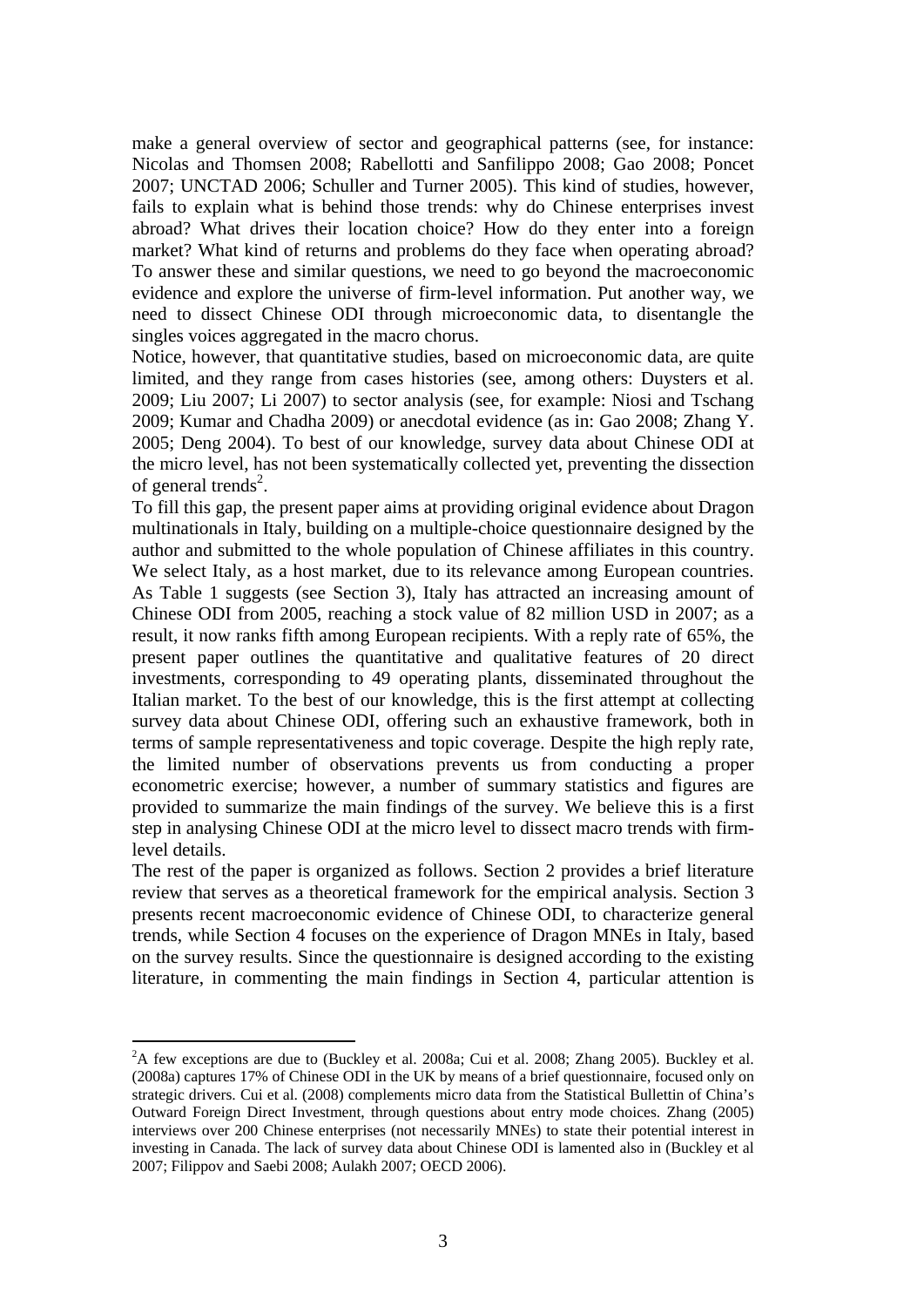devoted to the matching between empirical findings and theoretical expectations. Section 5 then concludes and sets future lines of research.

#### **2. Literature review**

1

This Section provides a brief literature review about Dragon multinationals<sup>3</sup>. To describe the burgeoning number of contributions belonging to this field of study, two subsections follow. In (2.1), we discuss whether the traditional view of foreign direct investment, elaborated to explain outflows from industrialized countries, is applicable to emerging economies ODI. In (2.2), we summarize the main characteristics of Dragon multinationals and their foreign operations, as depicted in the existing literature. The theoretical framework delineated below is particularly important for the empirical part of this paper since the multiple-choice questionnaire is structured accordingly.

## *2.1 Is the traditional view of foreign direct investment capable of explaining new ODI from emerging economies?*

In the last 30 years, the literature on multinational enterprises has fruitfully developed around Dunning's OLI and IDP frameworks, considered as the leading theoretical explanation of why and when FDI occurs (see Dunning 1981, 1993). This is what we call the "traditional" view of foreign direct investment.

The intuition behind Dunning's arguments is quite straightforward. If MNEs were identical to domestic firms, they would not find it profitable to enter the domestic market. Since FDIs indeed exist, it must be the case that multinational firms possess some inherent advantages easily exploitable through direct investment. FDI operations are thus explained as an attempt to capitalize abroad certain *Ownership-Location-Internalization* (OLI) characteristics, own before internationalization. *Ownership advantages* correspond to some product, knowhow, reputation or production process to which other firms do not have access. *Location advantages* arise when it is profitable to produce directly in the domestic market, rather than manufacturing at home and exporting abroad, and *Internalization advantages* critically shape the boundaries of the firm. Adding to this, Dunning (1993) distinguishes across market-, efficiency- and resourceseeking FDI, where the first is intended to access foreign markets, the second aims at pursuing an efficient specialization of the firm, and the third is motivated by the wish to secure unique natural or strategic<sup>4</sup> resources, available in the host market. If the OLI framework provides only a static explanation of why FDI occurs, the socalled *Investment Development Path* (IDP) model complements the previous picture, by adding the dynamics. According to this framework, the net outward investment position of a country is positively associated to its level of economic development, and emerging economies internationalize through various stages. The intuition is that, as a country grows, it becomes attractive for inward FDI and,

 $3$  Notice that some of the papers reviewed in Section 2 refer generically to emerging economies rather than Dragon MNEs. However, since most of emerging economies MNEs originate from China (OECD 2006), they have been included in the present study. In what follows, Dragon, emerging or developing countries MNEs are treated as synonymous. For a survey, see Amighini et al. (2009).

<sup>&</sup>lt;sup>4</sup> Strategic resources are intangible assets such as technology, human capital and reputation.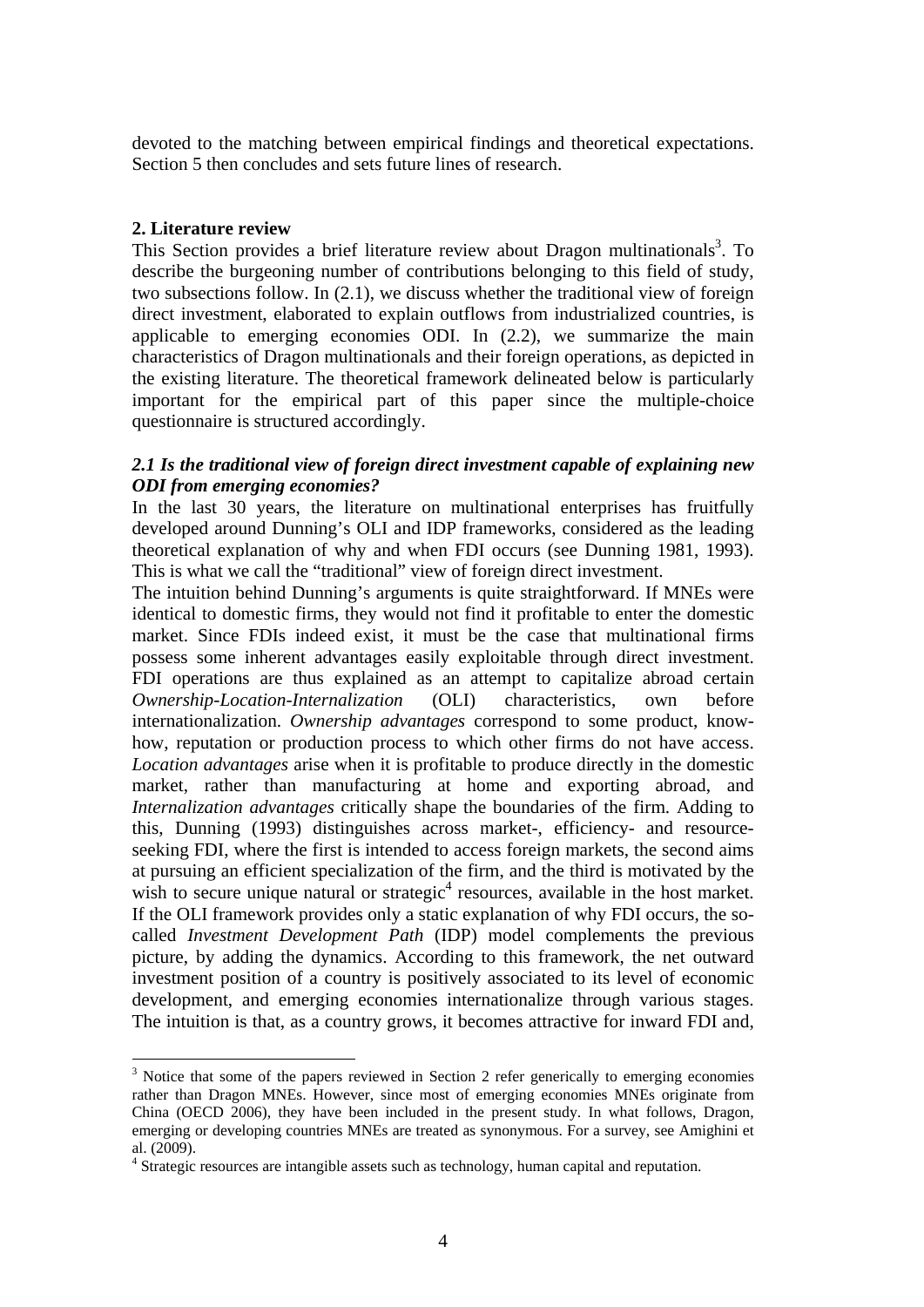through the interaction between domestic and multinational enterprises, it strengthens its location and ownership position. Hence, moving along further stages of development, the country begins to export and, by exploiting internalization advantages, it undertakes outward FDI in economies lower down in the stage of development<sup>5</sup>.

This "traditional" view of foreign direct investment was elaborated to explain FDI patterns from industrialized countries. This is the reason why, in recent years, a growing strand of the literature has begun to question its fit with investment projects coming from emerging economies.

In particular, a first group of authors criticizes Dunning's OLI-IDP approach and calls for a new paradigm. Athreye and Kapur (2009) believe that the OLI theory has only limited power in interpreting the internationalization paths of developing countries MNEs, because they lack exactly the kind of advantages that the theory emphasizes as a prerequisite for investing abroad. As latecomers, Dragon MNEs engage in asset-seeking rather than asset-exploiting FDI (Deng 2007; Luo and Tung 2007). Contrary to the internalization advantage, they often favour partial ownership of the local affiliate (Li 2007), and they expand overseas to address some competitive disadvantages, such as regional protectionism, limited access to capital, lack of intellectual property rights, poor local infrastructures and underprovision of training and education (Child and Rodrigues 2005; Zhang 2005; Boisot 2004; Nolan 2001). A similar argument is due to Buckley et al. (2007), where time series estimates reveal that Dragon multinationals do not respond to the traditional OLI stimulus. More precisely, Chinese ODIs turn out to be positively associated with political risk and cultural proximity, during the entire 1984-2001 period, while they are driven by host market size, natural resource endowment and geographical proximity only in certain years. Consistently with this view, the *Linkage-Leverage-Learning* (LLL) model, due to Matthews (2006), captures the idea that latecomers MNEs use their overseas investments and global linkages to leverage cost leads and learn about new sources of competitive gains. If so, FDI may contribute to build ownership advantages, rather than merely being an  $o$ utcome of the existing ones $<sup>6</sup>$ . All contributions reviewed above are characterised</sup> by sharp criticism towards the OLI paradigm, but the Investment Development Path model is not free from concerns too. For instance, Athreye and Kapur (2009) and Li (2007) find that the time profile of Chinese ODI does not conform to the conventional predictions of the IDP framework. Their empirical evidence shows that Dragon multinationals developed their industrial bases through policies of import substitution, without massive inflows of FDI in the early stages. Moreover,

1

<sup>5</sup> In the spirit of the IDP model, Luo and Tung (2007) stress the important linkages between inward and outward FDI. Indeed, what developing countries are nowadays is the result of the amount of resources – capital and technology – acquired through inward flows. If today they are able to engage in outward FDI, this crucially depends on the mass of inward investments received in the past. In this sense, inward and outward flows are complementary, and they both facilitate international experience and intercultural exchange. A similar argument is due to Pack (2001) that explains Taiwan's fast growth through the country's capacity of absorbing foreign resources with inward FDI.

 $6$  A different opinion is expressed in Li (2007) where the LLL model is criticized for being ambiguous about the distinction among learning, leverage and linkage. Building on OLI ad LLL, Li (2007) develops a new theory of FDI by merging the internal factors stressed by Dunning with the external ones emphasized by Matthews.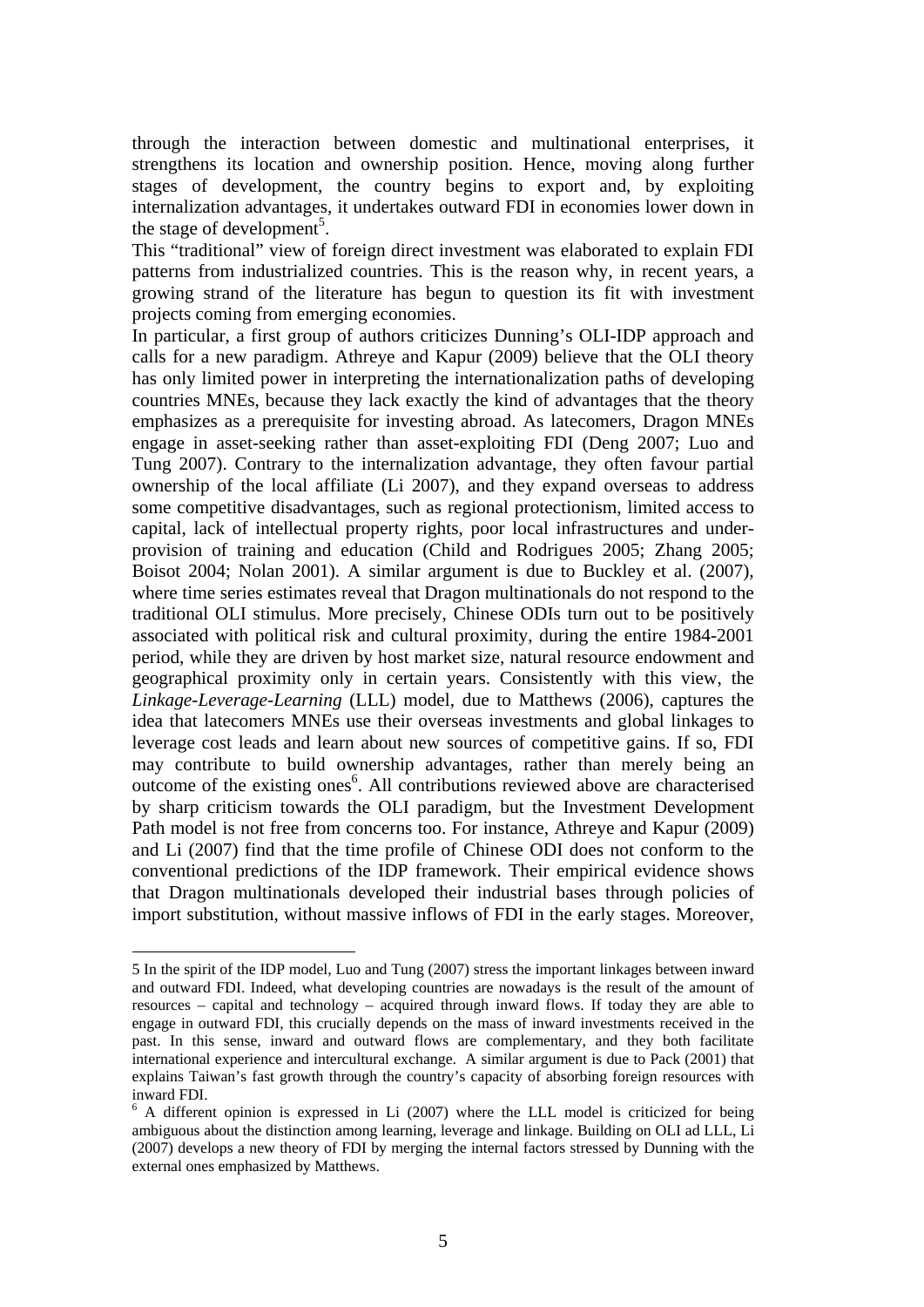outflows have emerged much sooner than expected, and they are directed primarily towards developed rather than developing hosts. Last, Gao (2008) tests the determinants of Chinese ODI through time series data of the period 1980-2006 and he finds that outward direct investment is not related to economic development, measured by GDP. On the contrary, it is positively associated with overseas network, R&D investments and inward FDI.

The group of contributions mentioned so far shares the drastic view that Dunning approach is not applicable to emerging countries ODI and therefore it advocates an ad hoc paradigm to account for this phenomenon. However, a second group of papers questions the traditional view of foreign direct investment, but it allows only for a modest reconsideration of it, showing that the old theory can be adapted without the need to build a new one. Through a longitudinal cross-country comparative study of 256 large firms in 1990-2005, Fortanier and Tulder (2009) find that Chinese and Indian multinationals are not a completely new species of firms. Indeed, the OLI mechanism is still at work because Dragon MNEs possess some ownership advantages, even though different from those of developed countries. While investors located in advanced economies rely on technology, brand and intellectual property the most, Dragon multinationals ground their internationalization path on process capabilities (UNCTAD 2006), management and corporate entrepreneurship (Yiu et al. 2007), parental networks (Fortanier and Tulder 2009), flexibility, social and networking skills (Buckley et al. 2007; UNCATD 2006). As a result, a modest change in the OLI-IDP framework might be sufficient to reconcile the traditional theory with the new phenomena.

#### *2.2 Characteristics of Dragon multinationals and their ODI*

Having discussed the theoretical framework to analyze emerging economies ODI, this sub-section investigates the peculiarities of Dragon multinationals and their investments. Based on (2.1), MNEs from developing countries seem to differ, at least partially, from those located in industrialized economies, hence (2.2) briefly explores the nature of the main differences.

As far as the portrait of the multinational is concerned, the first peculiarity identified in the literature is the high degree of state ownership, which explains the active role played by the government in promoting global expansion (Amighini et al. 2009; Yeung and Liu 2008; Deng 2007; UNCTAD 2006). Moreover, Dragon MNEs usually enjoy a leading global position in industries such as automotives, chemicals, electronics, petroleum refining and steel, transport and telecommunication (UNCTAD 2006). They are relatively small, compared to players from industrialized countries, although a number of large ones with global ambitions have recently appeared on the world stage (Amighini et al. 2009; UNCTAD 2006). They are used at operating in highly volatile environments (Fortanier and Tulder 2009) and they rely of firm-specific advantages such as process capabilities (UNCTAD 2006), management and corporate entrepreneurship (Yiu et al. 2007), parental networks (Fortanier and Tulder 2009), flexibility, social and networking skills (Buckley et al. 2007, UNCATD 2006). While emerging economies MNEs are usually treated as a homogeneous group, a few papers also explore cross-country differences among them. Duysters et al. (2009) compare Tata and Haier to identify key similarities and differences between Chinese and Indian multinationals. They find that firms originating from both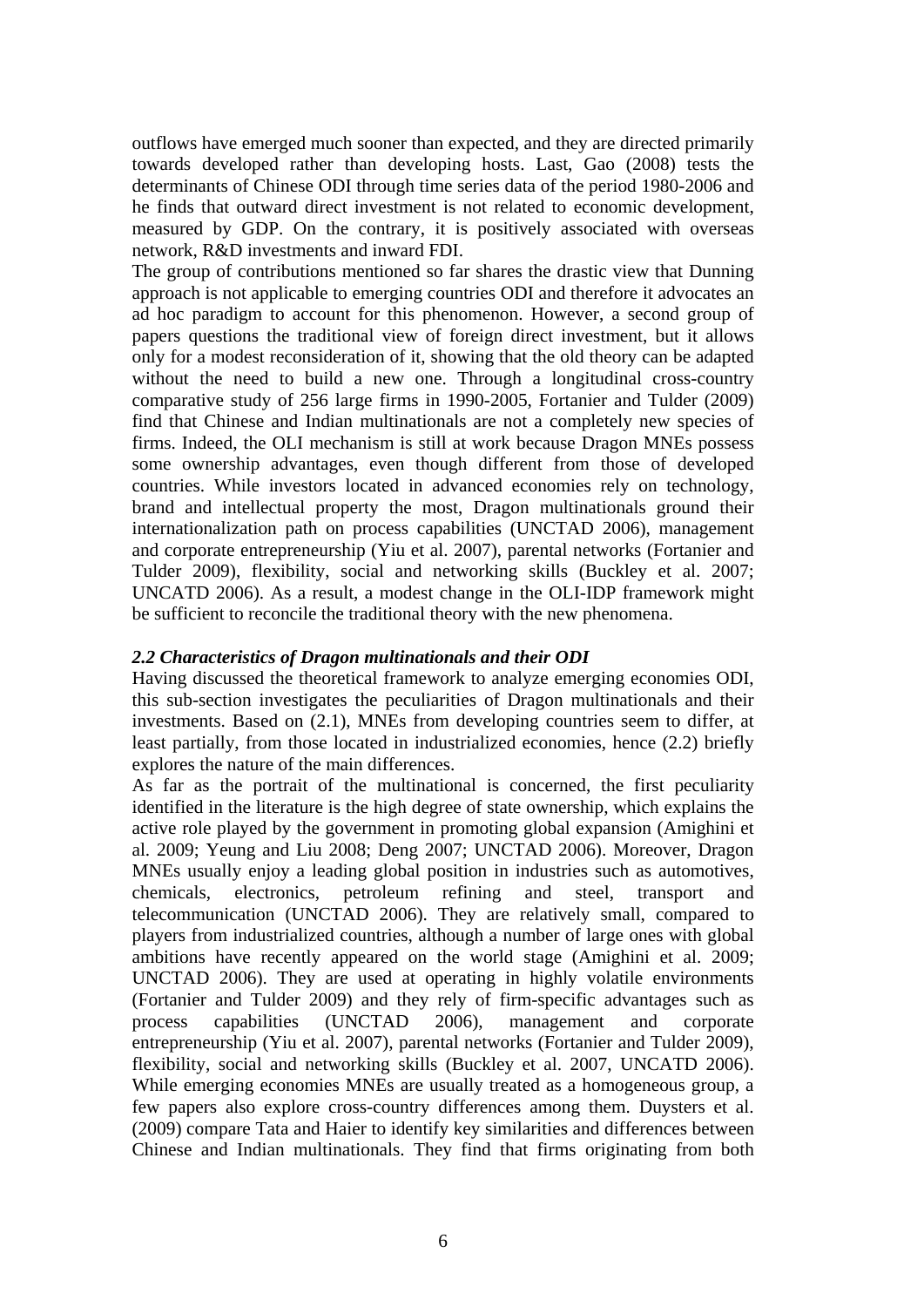countries receive notable state support, they are successful in creating new products and accessing new markets and make strategic asset seeking ODI. However, Tata has a much longer history, it cumulated several decades of experience in developing countries before entering into a developed market, and it has a stronger preference towards Merger & Acquisition (M&As), compared to Haier. (Niosi and Tschang 2009; Kumar and Chadha 2009) further analyze Chinese and Indian investors, with a focus on the software and steel sector, respectively. They suggest that firms from both countries tend to receive massive government support, and to target culturally similar markets, however, Indian MNEs are usually smaller and private, they enjoy a larger proportion of international sales and show a higher propensity to operate abroad, compared to their Chinese counterparts.

If this is the portrait of Dragon multinationals, what are the characteristics of their investments abroad? What are the push and pull factors? Is there any trend in terms of entry mode choices?

A variety of drivers seems to promote global expansion of emerging countries MNEs. Following Dunning (1993)'s classification of pull factors, market- and resource-seeking FDIs are particularly important, while efficiency considerations play only a limited role (Athreye and Kapur 2009; Fortanier and Tulder 2009; Duysters et al. 2009; Kumar and Chadha 2009; Nicolas 2009; Nicolas and Thomsen 2008; Amighini et al. 2008; Yeung and Liu 2008; UNCTAD 2006; Deng 2004, 2007; Schuller and Turner 2005; Zhang 2005; Wu 2005;). According to (Amighini at al. 2008; Filippov and Saebi 2008), resource-seeking operations have experienced a radical evolution over time: until the 1990s, they were motivated by the hunger for natural resources while technology, brand and human capital are the kind of assets that Dragon MNEs search for nowadays. Adding to pull factors, a variety of push forces are worth mentioning when trying to explain recent flows of ODI. These forces range from government support to competitive pressure, from the availability of capital to over-capacity in the domestic market<sup>7</sup> (see, among others: Kumar and Chadha 2009; Athreye and Kapur 2009; Duysters et al. 2009; Berger and Berkofsky 2009; Nicolas 2009; ; Fortanier and Tulder 2009; Nicolas and Thomsen 2008; Amighini et al. 2008; Yeung and Liu 2008; UNCTAD 2006; Deng 2004, 2007; Schuller and Turner 2005;). Note that push and pull factors critically depend on the type of the investing firms and, in turns, they design the geography of outward direct investments. Evidence shows that state-owned enterprises, enjoying strong government support, mainly expand overseas to access natural resources, and they target developing countries. On the contrary, private firms respond to market stimulus, such as competitive pressure, over-capacity or availability of capital, and they invest abroad to appropriate strategic resources; for this reason, they target industrialized hosts, the most (Filippov and Saebi 2008). As far as the entry mode decision is concerned, Dragon multinationals operate abroad via Joint Venture (JV), Merger & Acquisition (M&A) or Greenfield FDI, carried on in Wholly-Owned Subsidiaries (WOSs). Depending on whether the

developed or developing, one entry mode is more likely to prevail over the others. As mentioned in Amighini at al. (2008, 2009), past operations were usually carried 1

investor is rich or poor in intangible resources, and whether the host market is

 $<sup>7</sup>$  As pointed out in Haase et al. (2008), Chinese producers experience over-capacity in a number of</sup> sectors, such as refrigerators (40%), microwave ovens (45%) and televisions (87%).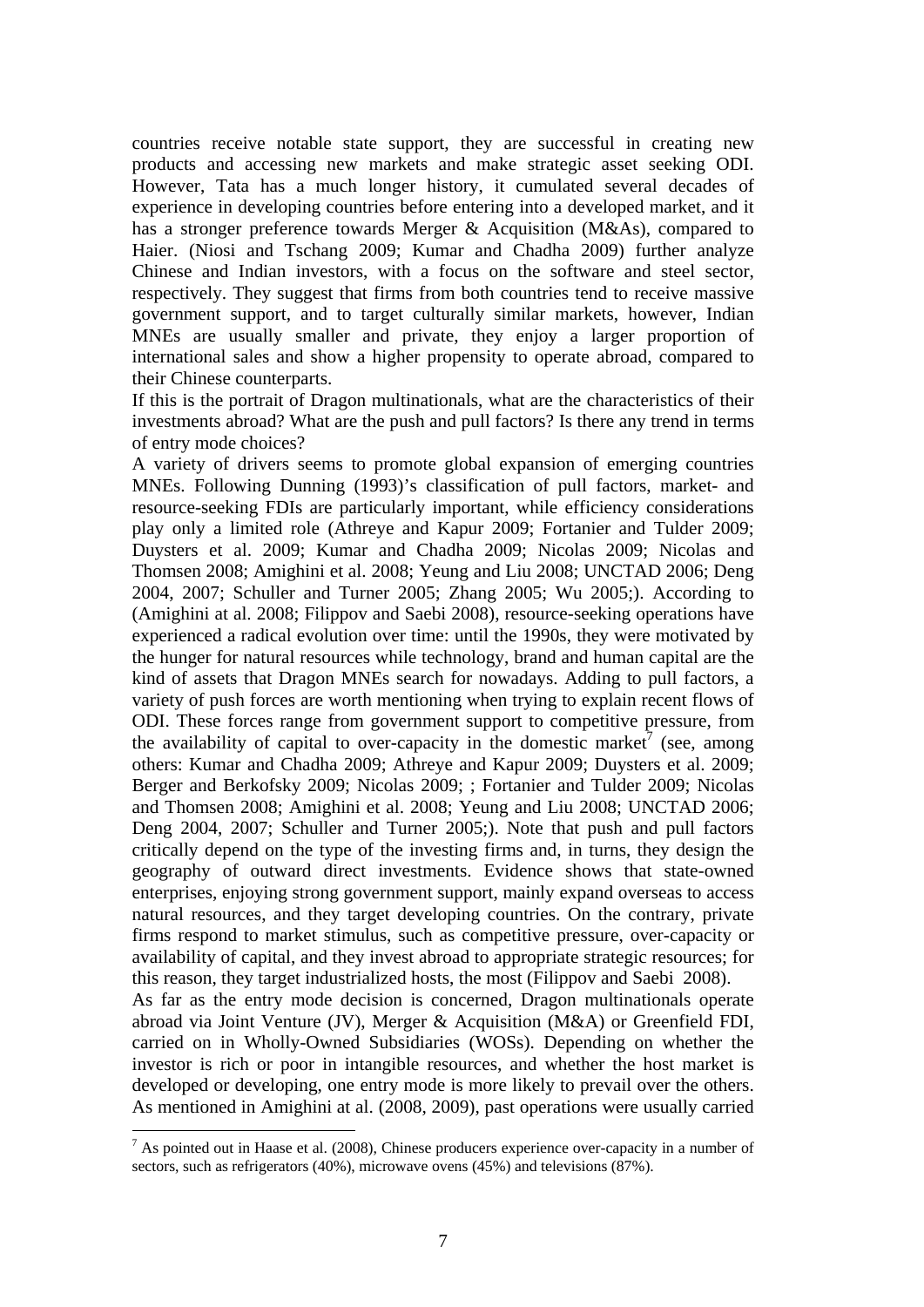on via Greenfield or JV and they were directed towards emerging economies; recent operations are mainly based on M&A and they concentrate in industrialized countries. Put another way, M&A and JV provide a privileged gate to foreign strategic assets, while Greenfield WOS represent the natural way preserve own resources (Nicolas 2009; Nicolas and Thomsen 2008; Deng 2007; Child and Rodrigues 2005; Schuller and Turner 2005). Entry mode decisions have been investigated econometrically by (Cui et al. 2008; Filatochev et al. 2007). Cui et al. (2008) analyse the choice of JV versus WOS in a sample of 138 Chinese MNEs. Their estimates show that the major differences between Chinese and Western multinationals regard organizational capability and strategic behaviour approach, while they exhibit the same attitude according to the institutional or transaction cost perspective. Filatochev et al. (2007) regress Taiwanese investment choice on a number of firm-level variables, to address the potential link between entry mode, corporate governance and location. They show that the choice of the equity stake in a local subsidiary depends on the share of family and institutional ownership in the parent company. Moreover, high commitment entry is associated with the affiliate being located in areas with strong economic, cultural and historical link with the parent company.

# **3. Macroeconomic evidence about Chinese ODI**

The present Section offers an updated overview of recent trends characterising Chinese ODI. The benchmark picture presented here is then dissected in Section 4. Chinese outward direct investments have evolved in size, sector and geographical distribution over time. By the end of 2007, nearly 7,000 Dragon firms have established more than 10,000 overseas subsidiaries, spreading in almost 200 countries worldwide (MOFCOM 2008). The accumulated outward FDI stock accounted for 95,799 million USD and outflows reached 22,469 million USD.



*Figure 1: Chinese FDI outflows by destination country (non-financial), 2005-2007* 

*Source: personal elaborations from MOFCOM (2008)*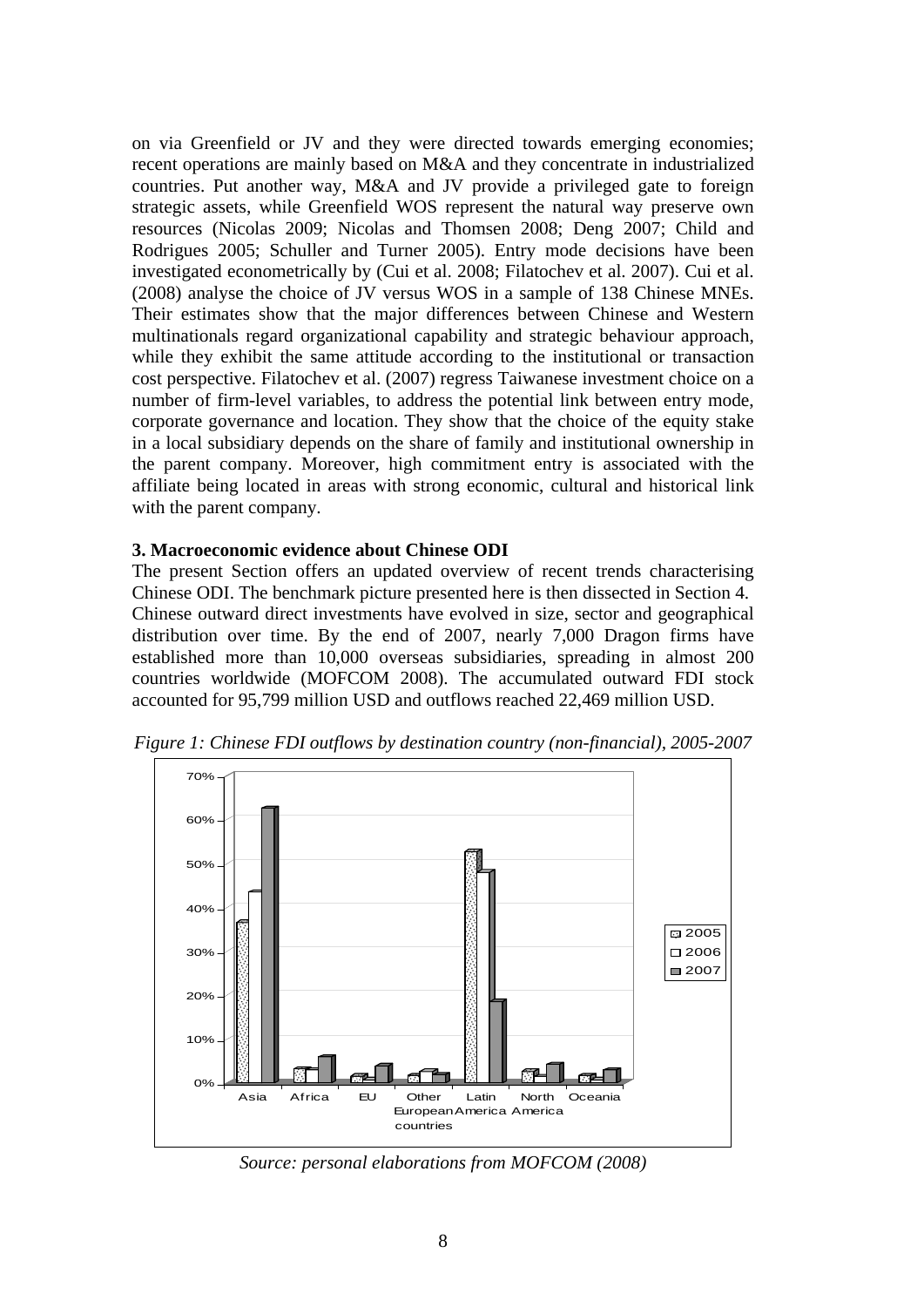Figure 1 shows the geographical distribution of Chinese outflows by destination, in the period 2005-2007. Based on recent data, Asia is attracting the largest share of overseas operations, with increasing importance over the years 2005, 2006, 2007. Latin America can be regarded as a leading target as well, but its weight has decreased over time, while Africa, North America, Oceania and the EU accounted only for a limited percentage even if their role, as a recipient country, is larger today compared to the past<sup>8</sup>. Based on Figure 1, Chinese MNEs exhibit a strong investment concentration in a small number of destinations, especially high income developed countries. This is a striking difference, compared to other emerging economies that tend to target similar markets (Deng 2004, 2007). As far as the European Union is concerned, its percentage of total Chinese ODI in 2007 amounts to 4% reaching 1044 million USD, so the phenomenon is dynamic but still modest, as pointed out by Nicolas (2009). Moreover, this percentage is not equally distributed across the member states. Based on Table 1, the UK is the largest recipient, accounting for 32% of the overall stock, followed by Germany (30%), Spain (6%), Poland (4%) and Italy (3%). As mentioned before (see Section 2), there exists a close relationship between the sector and geographical distribution of outward direct investments. Africa and Latin America tend to be targeted for abundance of natural resources, whereas Europe and North America are primarily accessed because of market- and asset-seeking considerations. While the early protagonists of Chinese internationalization were state-owned enterprises, operating in a highly regulated policy environment and motivated by the hunt for natural resources, new actors are now appearing in the international arena, driven by global ambitions and strategic considerations. Although some investments are still intended to secure raw materials and they involve state-owned enterprises, the large majority of the projects are now driven by international and domestic competition. Put another way, Chinese firms are encouraged to go abroad to acquire those skills and technologies that inward flows were not able to deliver. This is particular evident in the EU, where localization is dictated by purely opportunistic considerations. In fact, Chinese investors tend to select the sectors for which a given country has a particular strength; therefore, they invest in machinery in Germany, in automobile in the UK and in design in Italy, to capture externalities created by host country intangible asset clusters (UNCTAD 2004).

| Table 1. Chinese ODI in Europe, by nost country, 2003-2007 (min OSD)                                  |                   |                   |                   |             |             |
|-------------------------------------------------------------------------------------------------------|-------------------|-------------------|-------------------|-------------|-------------|
|                                                                                                       | <b>flows 2005</b> | <b>flows 2006</b> | <b>flows 2007</b> | stocks 2007 | % on Europe |
| UK.                                                                                                   | 24.78             | 35.12             | 566.54            | 768.41      | 32%         |
| Germany                                                                                               | 128.74            | 76.72             | 238.66            | 710.69      | 30%         |
| Spain                                                                                                 | 1.47              | 7.3               | 6.09              | 142.81      | 6%          |
| Poland                                                                                                | 0.13              | 4.75              | 11.75             | 98.93       | 4%          |
| <b>Italy</b>                                                                                          | 7.46              | 7.63              | 8.1               | 82.51       | 3%          |
| Romania                                                                                               | 2.87              | 9.63              | 6.8               | 72.43       | 3%          |
| France                                                                                                | 6.09              | 5.6               | 9.62              | 54.5        | 2%          |
| Europe                                                                                                | 189.54            | 128.73            | 1045.07           | 2385.13     | 100%        |
| $\sim$<br>$\mathbf{1}$ $\mathbf{1}$ $\mathbf{1}$<br>$\mathcal{C}$ and $\mathcal{C}$<br>11000011(2000) |                   |                   |                   |             |             |

*Table 1: Chinese ODI in Europe, by host country, 2005-2007 (mln USD)* 

*Source: personal elaborations from MOFCOM (2008)*

8 Similar results hold when we look at the accumulated FDI stock.

1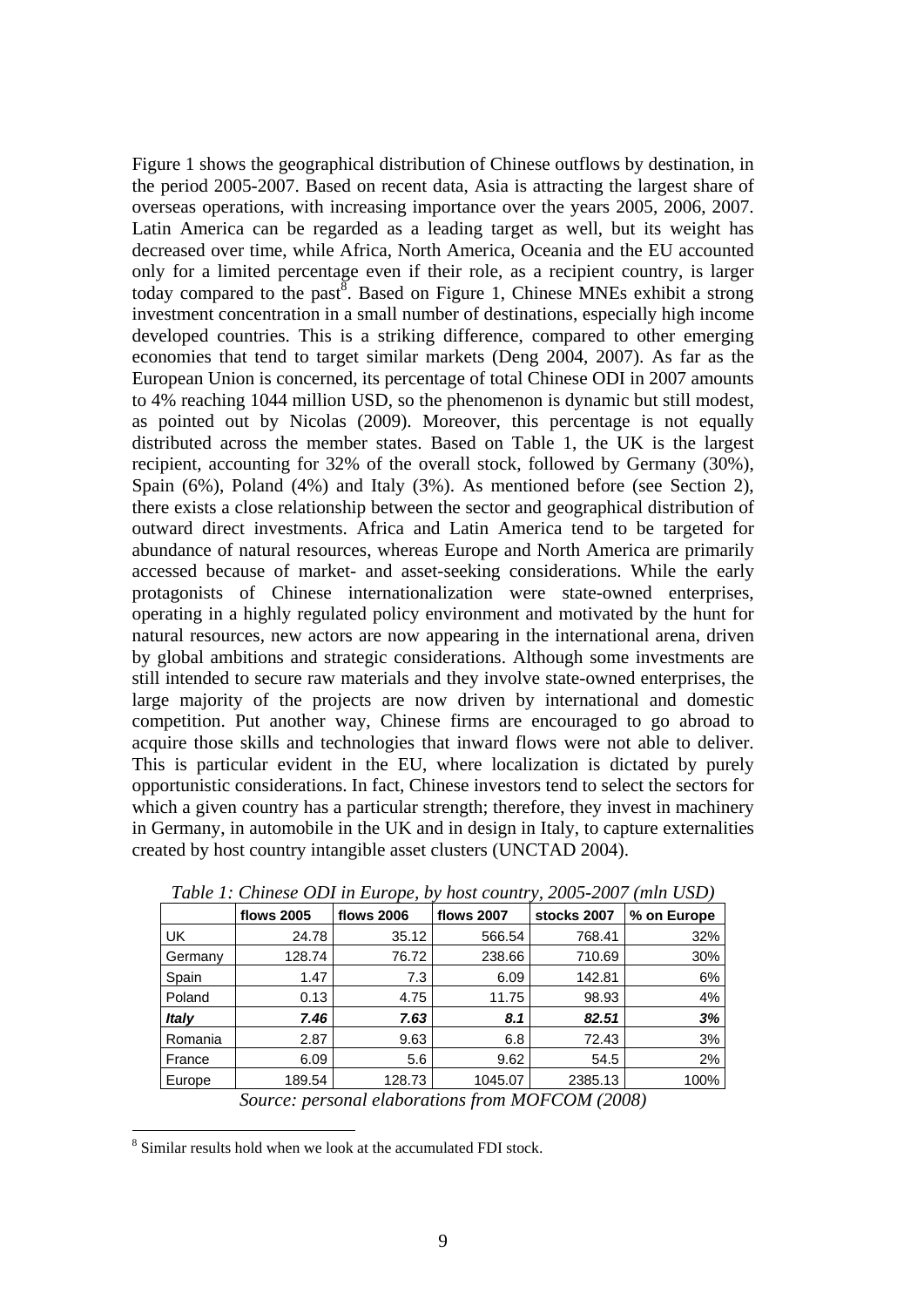Figure 2 displays the composition of Chinese ODI in 2007, by economic activity. Based on these data, wholesale and retail sale account for the largest percentage of overseas operations 25%), followed by leasing and business services (21%), mining (15%), transport (15%) and manufacturing (8%). This is not surprising, since China has still a comparative advantage in terms of production efficiency, due to cheap inputs and low labour costs, therefore manufacturing activities tend to be performed domestically rather than off-shored.

Before concluding this Section, it is worth mentioning that China is as large as continent, which makes it challenging to explore its global involvement at the provincial level, to see whether internationalization is a widespread phenomenon or it involves a limited number of regions. Based on MOFCOM (2008), within mainland China, Guangdong is the most important home for FDI outflows in 2007 (18%), followed by Shenzen (15%), Shanghai (8%), Jiangsu (8%) and Zheijiang (6%). Actually, foreign direct investment is not equally promoted throughout the country, but it looks rather clustered across a few coastal regions that are also the main recipient of FDI inflows.



*Figure 2: Chinese FDI outflows by economic activity (non-financial), 2007*

*Source: personal elaborations from MOFCOM (2008)* 

## **4. Microeconomic evidence about Chinese ODI**

After describing recent trends in Chinese internationalization paths, this Section dissects the macro evidence reported above, by means of firm-level data. If China's global involvement has strengthened over time, what are the drivers of outward direct investments? What lays behind their sector and geographical distribution? Why some countries are targeted more than others? Is it dependant on returns and problems encountered in the local economy?

To answer these and similar questions, we select Italy, among the main recipient countries, and provide original evidence about Dragon MNEs there. Our data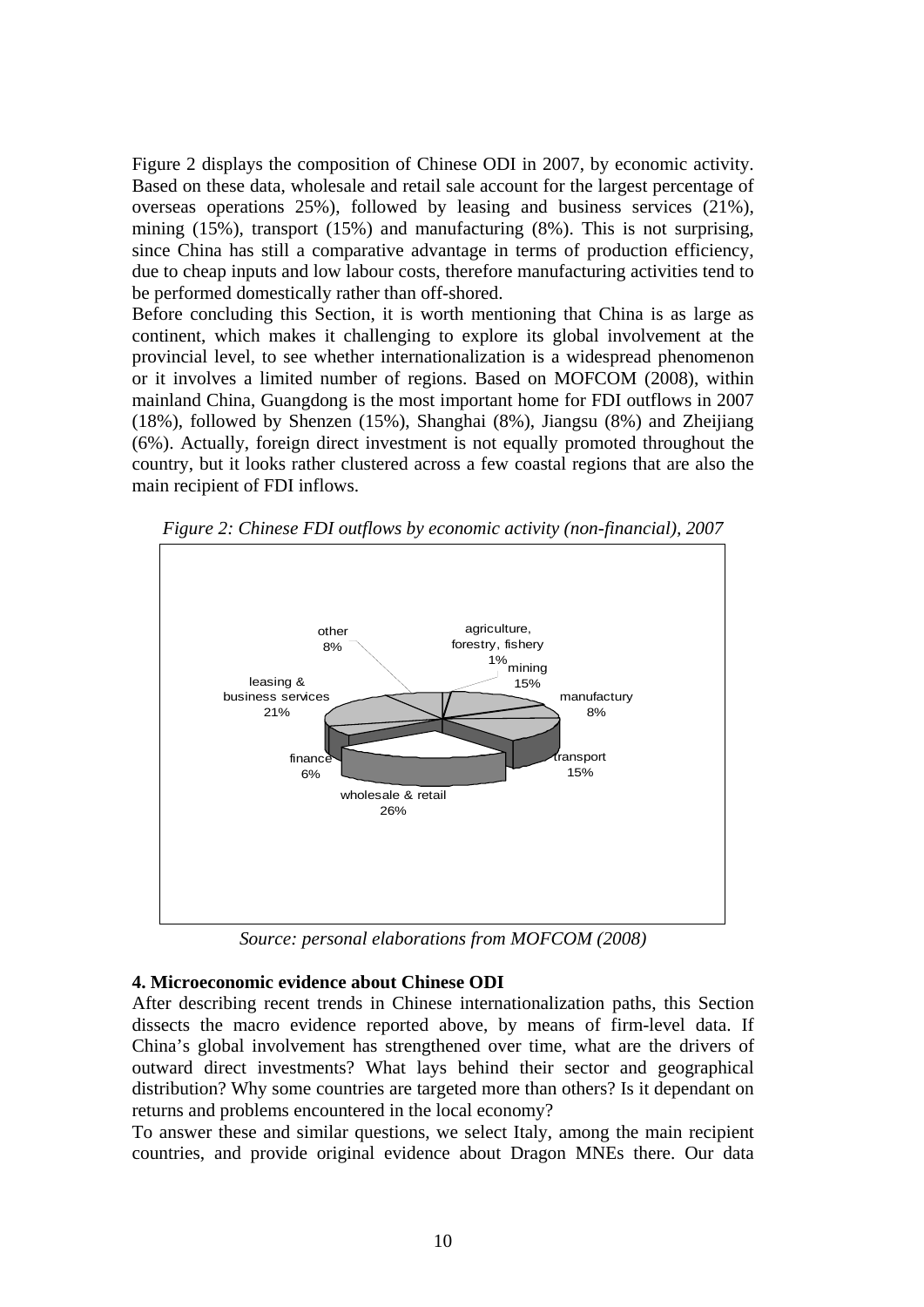derive from a comprehensive survey, conducted in 2009: (4.1) reviews the empirical methodology, (4.2) draws a portrait of Chinese parent companies and (4.3) summarizes the main features of their FDI.

#### *4.1 Methodology*

The present research builds on a multiple-choice questionnaire about Dragon MNEs, designed by the author, according to the existing literature (see Section 2). The questionnaire is made of two sections. First, we ask background information about the parent company, ranging from balance sheet data to human capital details and international experience. Second, we investigate the strategic drivers behind Chinese ODI, such as push and pull factors, location and entry mode decisions, returns and problems related to direct investments, for around 50 questions overall. Building on this questionnaire, detailed interviews have been conducted with senior managers of Chinese affiliates in Italy, between April and September 2009.

In order to provide a comprehensive census of Dragon MNEs, we targeted the entire population of firms, rather than restricting attention to a given industry or region. The original list of investors was compiled through a number of sources, such as the database ICE-Reprint, Amighini et al. (2008) and Spigarelli (2009), for a total number of 31 Chinese ODIs. We then submitted the questionnaire both electronically (40%) and by phone (60%).

With an exceptional reply rate of 65%, the present paper documents 20 direct investments disseminated throughout 49 operating plants in the Italian market. To the best of our knowledge, this is the first attempt at collecting survey data about Chinese ODI at the micro level, offering such a deep picture, both in terms of sample representativeness and topic coverage.

In what follows, the main survey results are commented; particular attention is devoted to the matching between empirical findings and theoretical expectations.

## *4.2 Portrait of Chinese parent companies*

A preliminary look at the survey responses suggests that the profile of Dragon MNEs in Italy is very diverse.

As far as the number of employees is concerned, Figure 3 shows that Chinese parent companies are rather large: based on our data, most firms (58%) have more than 15,000 employees, and some of them (8%) top 100,000 employees. This is an interesting feature, especially when looking at the Italian market, which is characterized by a massive presence of small and medium enterprises.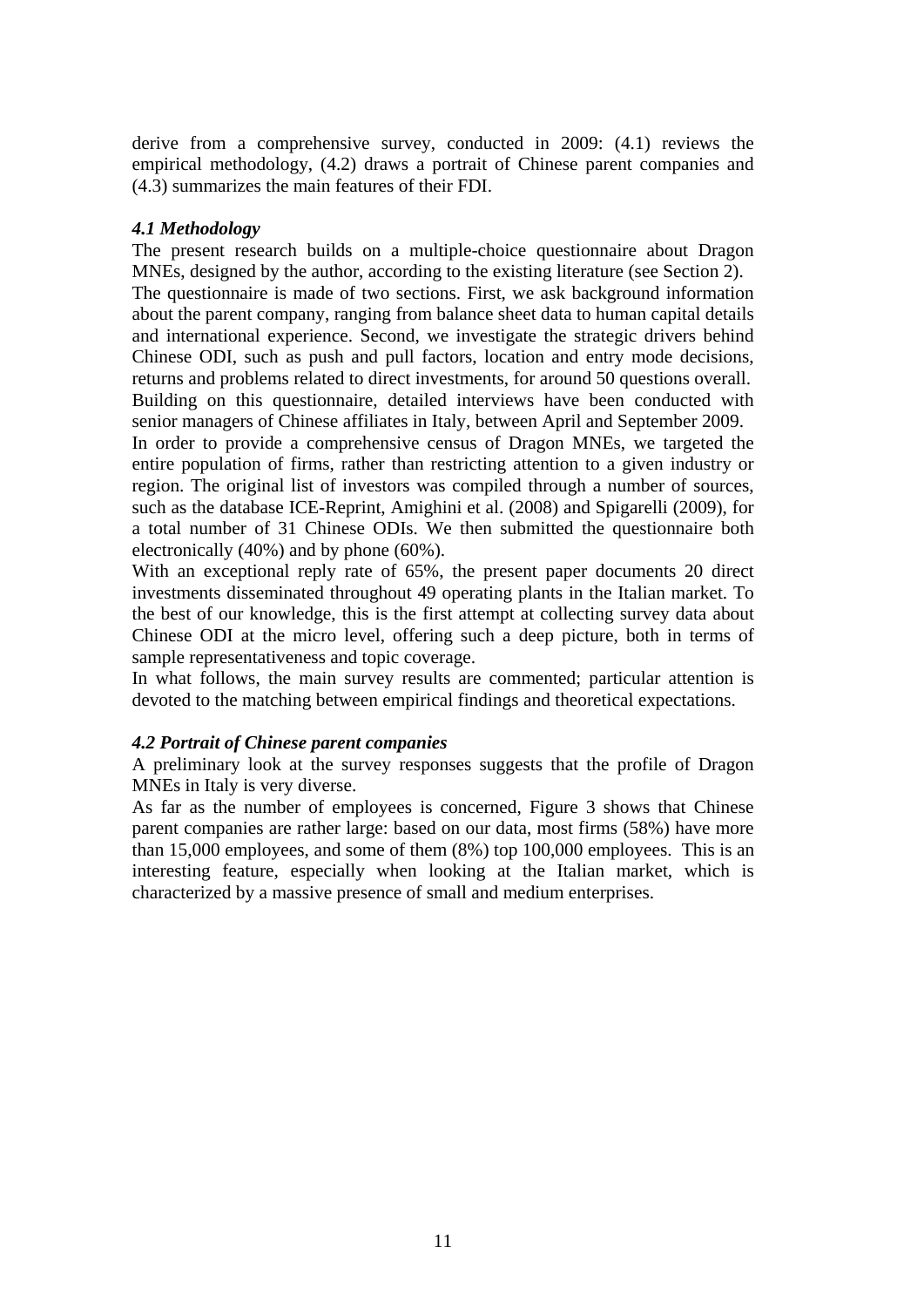

*Figure 3: Number of employees of Chinese parent companies* 

Similar results emerge if we analyze total sales: interviews reveal that 67% of Chinese parent companies have sales larger than 1 billion Euro, and 25% of them exceed 10 billion Euro as an yearly turnover. These data are in line with the portrait of main investors coming from emerging economies, drawn in (UNCTAD 2006; Amighini et al. 2009), where the presence of large corporations with global ambitions is documented.

To go deeper into the characteristics of investing firms in Italy, Figure 4 displays their sector composition. Consistently with (Buckley et al. 2008a; UNCTAD 2006), they belong to industries such as automotives (8%), electronics (25%), home appliances (17%), transport (33%) and telecommunication (17%), the most.



*Figure 4: Industry of Chinese parent companies*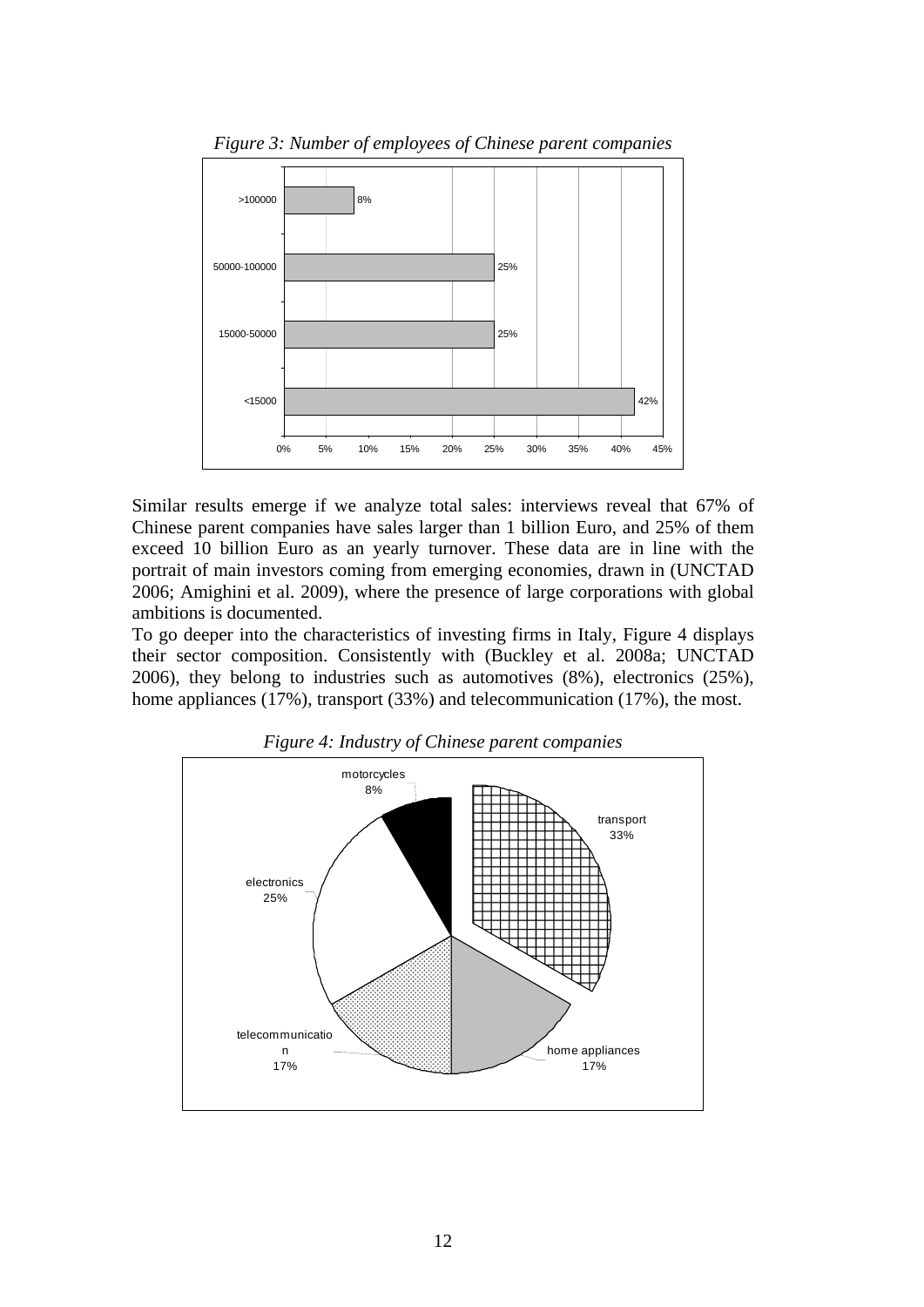As for the province of origin, Figure 5 shows that Hong Kong is the main source of outflows, amounting to 25% of the total, followed by Beijing, Taiwan and Zhejiang, accounting for 17% each, and Shanghai (8%), Shenzen (8%) and Shandong (8%). This geographical distribution is not surprising in light of the historical pattern of Chinese internationalization and growth. As mentioned before (see Sections 1 and 3), under the "Open Door" policy, the country experienced fast development and structural changes, starting from a few economic zones, located along the coastal region, and moving only lately to inner areas. Hence, today's China is characterised by a sharp dualism, with a narrow modern and relatively rich east, along the coast, and a wide developing and poor west<sup>9</sup>. Not surprisingly, the geography of FDI shows a marked concentration in more developed areas, where inflows are directed and outflows originate.

The questionnaire then explores the international experience of Dragon MNEs. According to our survey, only 40% of the respondents had some contact with Italian enterprises before the current FDI. However, if we broaden our perspective, zooming on Europe, rather than Italy, we discover that two thirds had various kinds of international business in the past, from import/export (33%) to FDI (17%), from representative offices (17%) to licensing agreements (8%). Similarly to Buckley et al. (2008a), these data show that, overall, Dragon MNEs have accumulated a good deal of experience in running foreign operations before the current involvement.



*Figure 5: Province of origin of Chinese parent companies in Italy* 

<u>.</u>

<sup>&</sup>lt;sup>9</sup> More details about the "Open Door" policy can be found in (Berger and Berkofsky 2009; Buckley et al. 2008b; Poncet 2007; Zhang Y. 2005).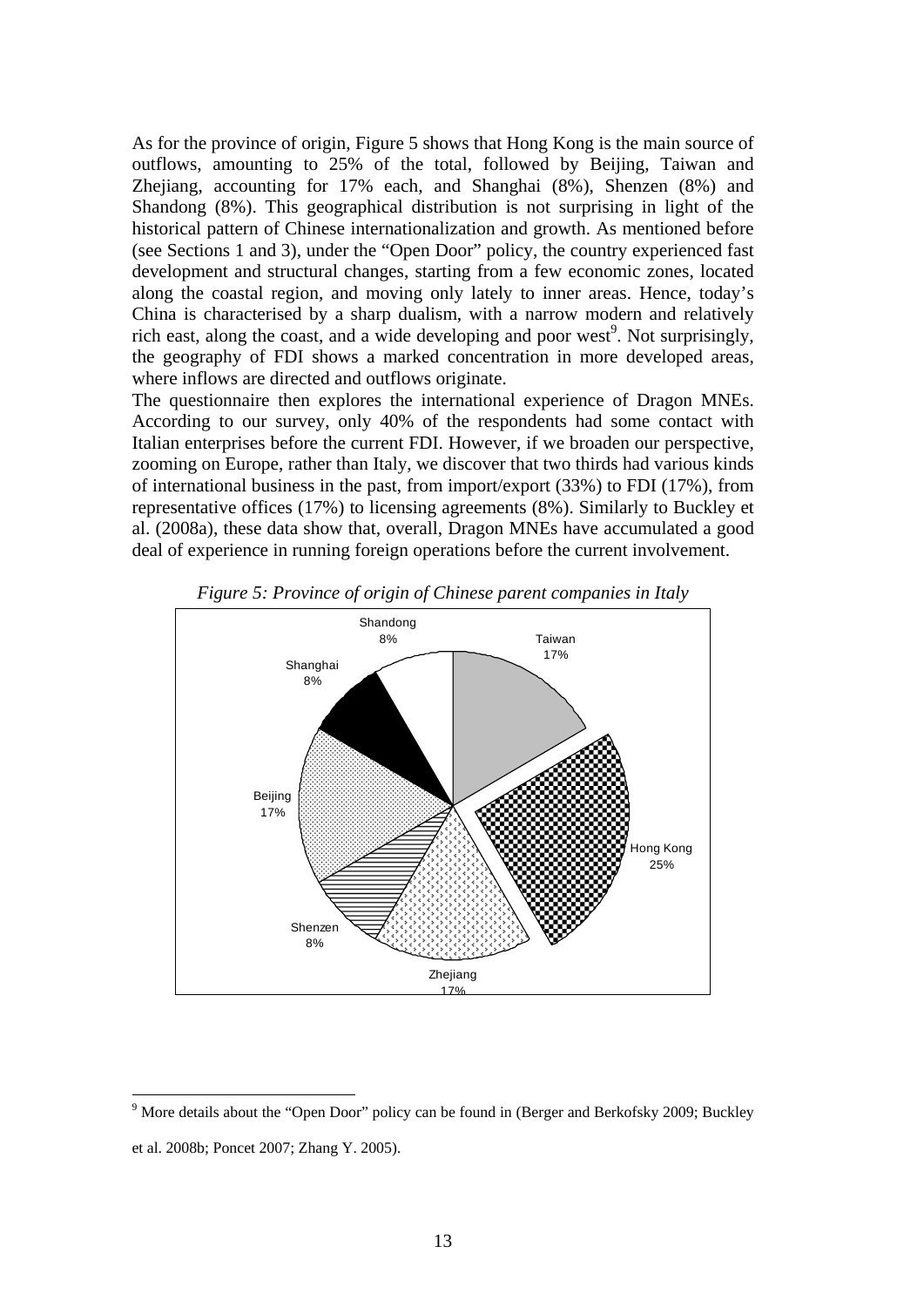On the contrary, human capital proxies perform poorly since the percentage of employees holding a degree is, on average, 40%, and investiments in R&D are usually below 10% of total sales.

To complete our portrait of Dragon multinationals in Italy, Figure 6 displays their composition by type of firm. Following Deng (2007), we distinguish among stateowned enterprises (SOEs), collective, private, and mixed firms<sup>10</sup>. Consistently with (Amighini et al. 2009; Yeung and Liu 2008; UNCTAD 2006), empirical evidence reveals that the majority (34%) of Chinese parent companies is state-owned, closely followed by the group of private (33%), mixed (25%) and collective (8%) firms.



*Figure 6: Type of firm of Chinese parent companies in Italy* 

## *4.3 Characteristics of Chinese ODI in Italy*

1

Having sketched the portrait of Chinese enterprises in Italy, we now characterize the main features of their direct investment.

Notice that the type of firm, summarized in Figure 6, is a crucial information when dealing with push and pull factors, because the attractiveness of a given market may depend, other things being equal, on the characteristics of the investor. According to the related literature (see Section 2), Figure 7 identifies three potential push factors: government support, the presence of capital to invest and the stagnancy of the domestic market. Empirical evidence suggests that government support is a key push for state-owned and collective firms, while the presence of capital to invest is particularly relevant for private and mixed enterprises, and the stagnant domestic market encourages the internationalization of private companies and SOEs.

A similar analysis is conducted in terms of pull factors. Based on Dunning (1993), they are usually grouped into the three categories of market-, resource- and

 $10$  For more details about the Chinese industrial transformation, and the various types of firms, see (Wang and Szirmai 2008; Amighini and Chiarlone 2007; Chan 1995).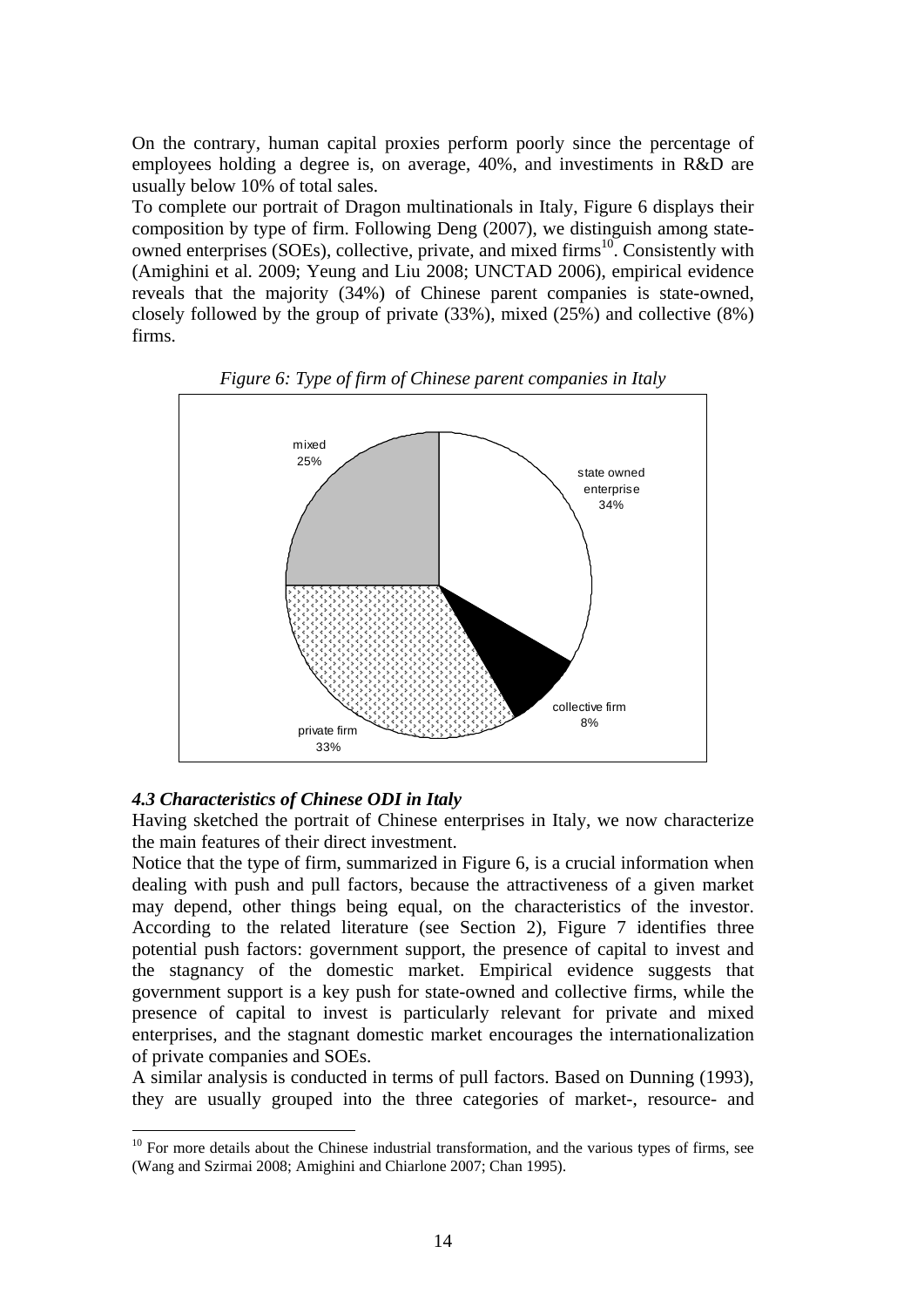efficiency-seeking considerations. Our questionnaire adopts a rather richer classification, as shown in Figure 8. Broadly speaking, the possibility to exploit Italy as a strategic platform to Europe, the presence of local distribution networks and the business potential belong to the first category; the availability of established brands and advanced technology, together with the abundance of high skilled labour force and specialized suppliers belong to the second; while efficiency considerations, in the Italian case, seem to be confined to the possibility to avoid trade barriers. Since there is no striking difference by type of parent company, Figure 8 reviews the main pull factors from the aggregate sample. As pointed out in (Athreye and Kapur 2009; Fortanier and Tulder 2009; Nicolas 2009; Amighini et al. 2008; UNCTAD 2006; Schuller and Turner 2005; Zhang 2005; Yeung and Liu 2008; Wu 2005; Deng 2004), market-seeking FDIs are predominant for Dragon MNEs. Indeed, based on our data, the possibility to find a strategic platform to Europe (30%) and the business potential (23%) rank first and second among pull factors. Resource-seeking FDI, especially in the form of strategic asset-seeking operations are important as well, since Chinese MNEs target Italy due to advanced technology (13%), established brands (10%) and the presence of specialized suppliers (7%), in line with the arguments of (Athreye and Kapur 2009; Duysters et al. 2009; Kumar and Chadha 2009; Nicolas 2009; Nicolas and Thomsen 2008; Amighini et al. 2008; Schuller and Turner 2005; Zhang 2005; Wu 2005; Deng 2004, 2007). On the contrary, efficiency-seeking considerations do not turn out as relevant drivers.



*Figure 7: Push factors of Chinese parent companies in Italy, by type of firm* 

Despite the large size of Dragon multinationals (see Section 4.2), it is worth mentioning that the average amount of money invested in Italy is rather small.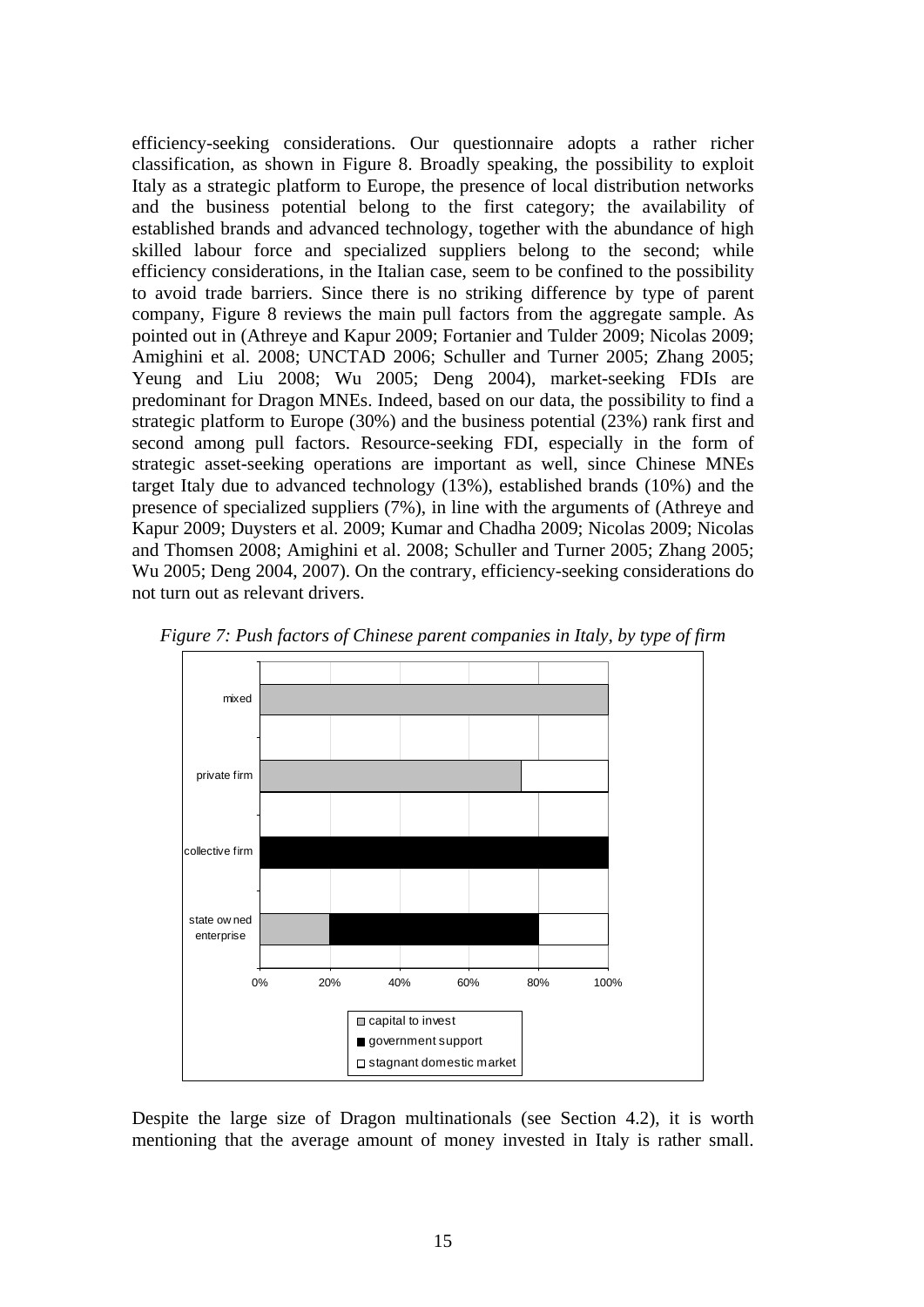Only 33% of the respondents spent more than 5 million Euro to establish local plants, while half of the sample spent less than 1 million $11$ .

As far as the entry mode decision is concerned, Figure 9 disaggregates Chinese ODI by Merger & Acquisition, Joint Venture and Greenfield WOS. Consistently with the existing literature (see Section 2), our data suggest that M&A represents the main gate into the Italian market, preferred by 50% of the respondents; Joint Venture and WOE follow, accounting for 40% and 10%, respectively. At this stage, note that entry mode strategies are highly correlated with the type of the parent company: while JVs are chosen only by state-owned and collective enterprises, private and mixed companies tend to select Merger & Acquisition strategies when expanding abroad. Some authors (see, among others, Deng 2007) suggest out that entry mode decisions have evolved over time, shifting resources from Greenfield to M&A, so that acquisitions are nowadays the predominant mode to access foreign markets. This might be a possible explanation for the massive presence of Chinese M&A in Italy, although the cross sectional nature of our data do not allow for a dynamic perspective. Another potential argument, due to Amighini et al. (2009), is that Mergers & Acquisitions usually provide access to technology, human capital and brand, hence they are a typical channel to developed host economies, whereas Greenfield operations, aimed at consolidating and exploiting already existing assets, tend to prevail in developing countries. Along this argument, Joint Venture represents an intermediate entry mode, particularly useful to extract natural resources. Given that Italy is an advanced economy, but poor in raw materials, not surprisingly M&A represents the main gate to the country.





<u>.</u>

<sup>&</sup>lt;sup>11</sup> Investments are usually larger, when Greenfield wholly-owned enterprises are set or full acquisitions are contracted, as opposed to Joint Venture establishments.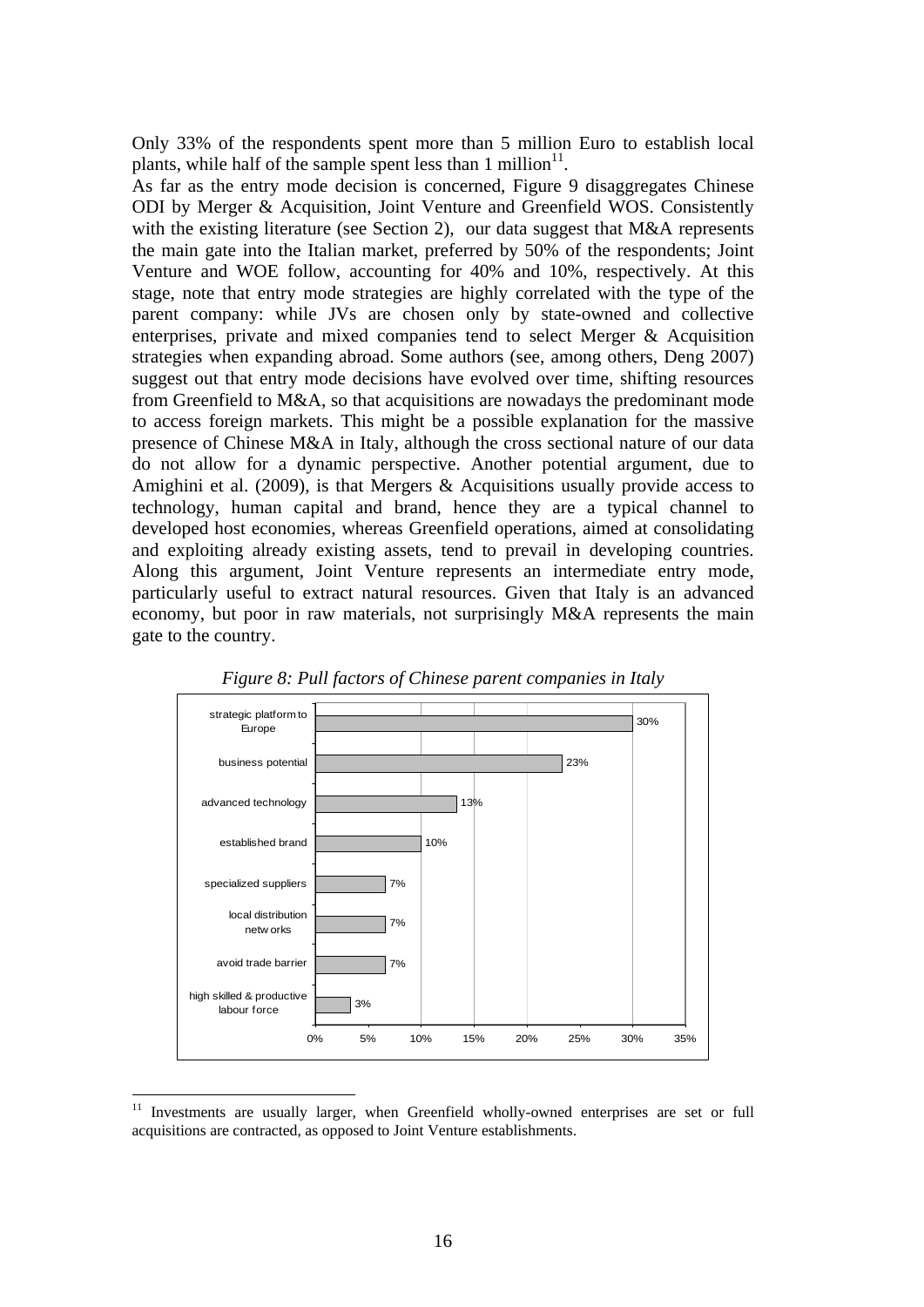Based on Figure 10, Dragon multinationals tend to acquire Italian enterprises to smooth potential conflict with the local affiliate (38%), to diversify their products and exploit local networks (24%), and to cut production (23%) or marketing costs (23%). Notice also that full acquisitions account for the large majority (80%) of the M&A operations. Following closely Nicolas and Thomsen (2008), our data confirm that Chinese firms usually acquire three main categories of enterprises: ailing or financially distressed firms (20%), competitive niche producers (40%) and former partners/subcontractors/suppliers (30%). Only a small percentage of M&A (10%) instead involves Italian companies characterized by a wide distribution network, along the argument of Schuller and Turner (2005). In fact, Dragon MNEs tend to contribute financial strength, but they lack technical expertise and established reputation; at the same time, many European firms, even if endowed with know-how and brand name, experience serious financial difficulties. Hence, a perfect matching results when they decide to merge.



*Figure 9: Entry mode choice of Chinese parent companies in Italy* 

As far as the Joint Venture is concerned, Figure 11 summarizes the main reasons to look for an Italian partner. Consistently with Child and Rodrigues (2005), Joint Ventures offer the opportunity to gain local support (40%), to build reputation (20%), to learn international technology and know-how (20%), and to share risks and costs (20%). If we further analyse the specific contribution of each partner, we find that the Italian company usually provides technology, while the Chinese enterprise contributes capital.

At this stage it is worth mentioning that different criteria are followed to select the local counterpart. Based on our data, strategic and organizational motivations rank first, accounting for 39% each of the total, followed by geographical (17%) and fortuitous (6%). This means that Chinese investors care about the partner's experience, human capital and network the most, but they also consider his/her location within the Italian market, as a key for a successful partnership.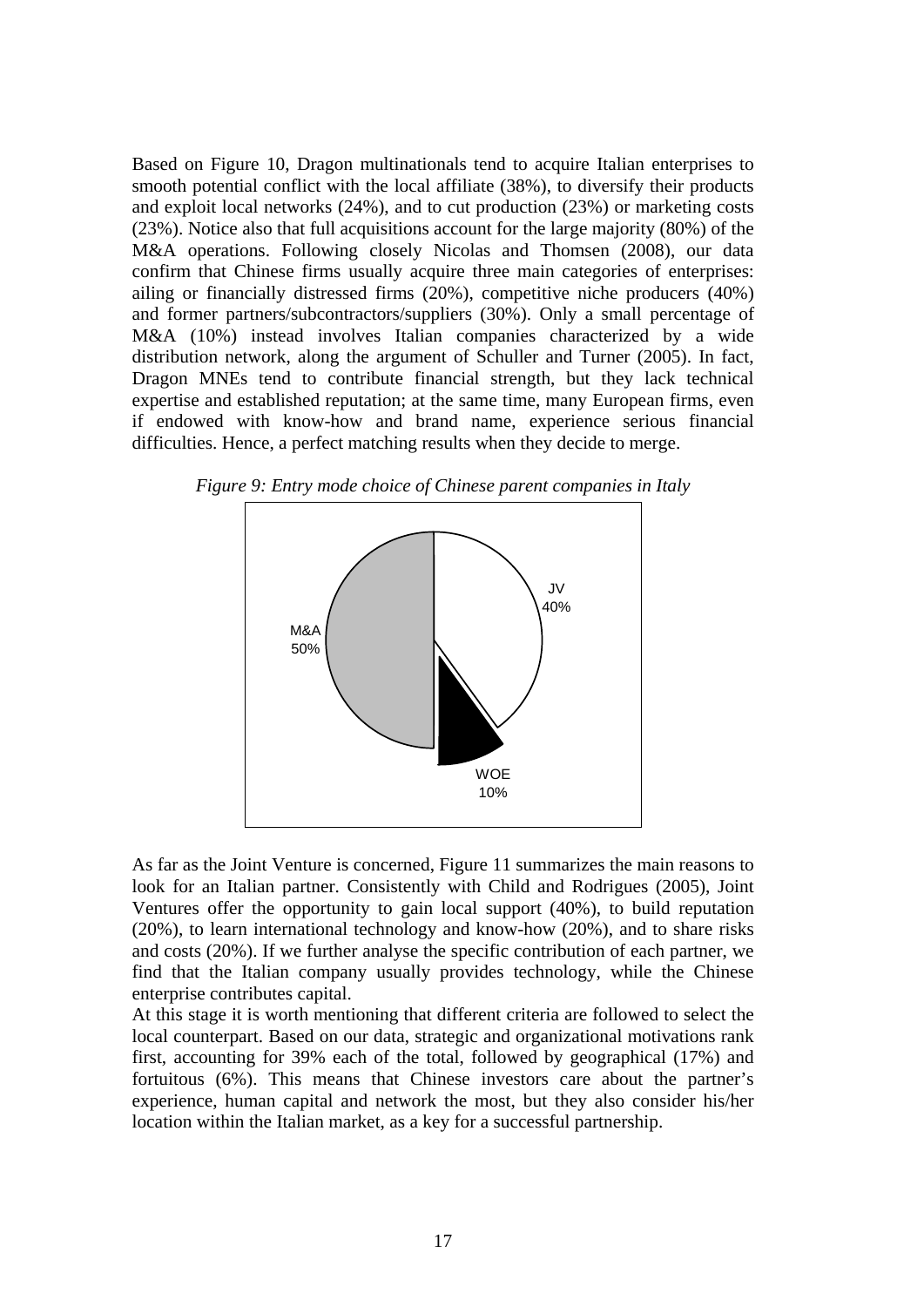

*Figure 10: Reasons to enter the Italian market through M&A* 

After analysing M&A and JV, to complete the picture about entry mode strategies, Figure 12 reveals the main reasons to opt for a WOE, according to the respondents' answers.



*Figure 11: Reasons to enter the Italian market through JV* 

As mentioned in Section 2, Greenfield establishments in developed countries are usually aimed at facilitating access to the local market, and customising final products for local consumers. This kind of operations is typical of some sectors – such as transport and telecommunication – and some investors – namely those endowed with competitive advantages at home, and seeking to strengthen their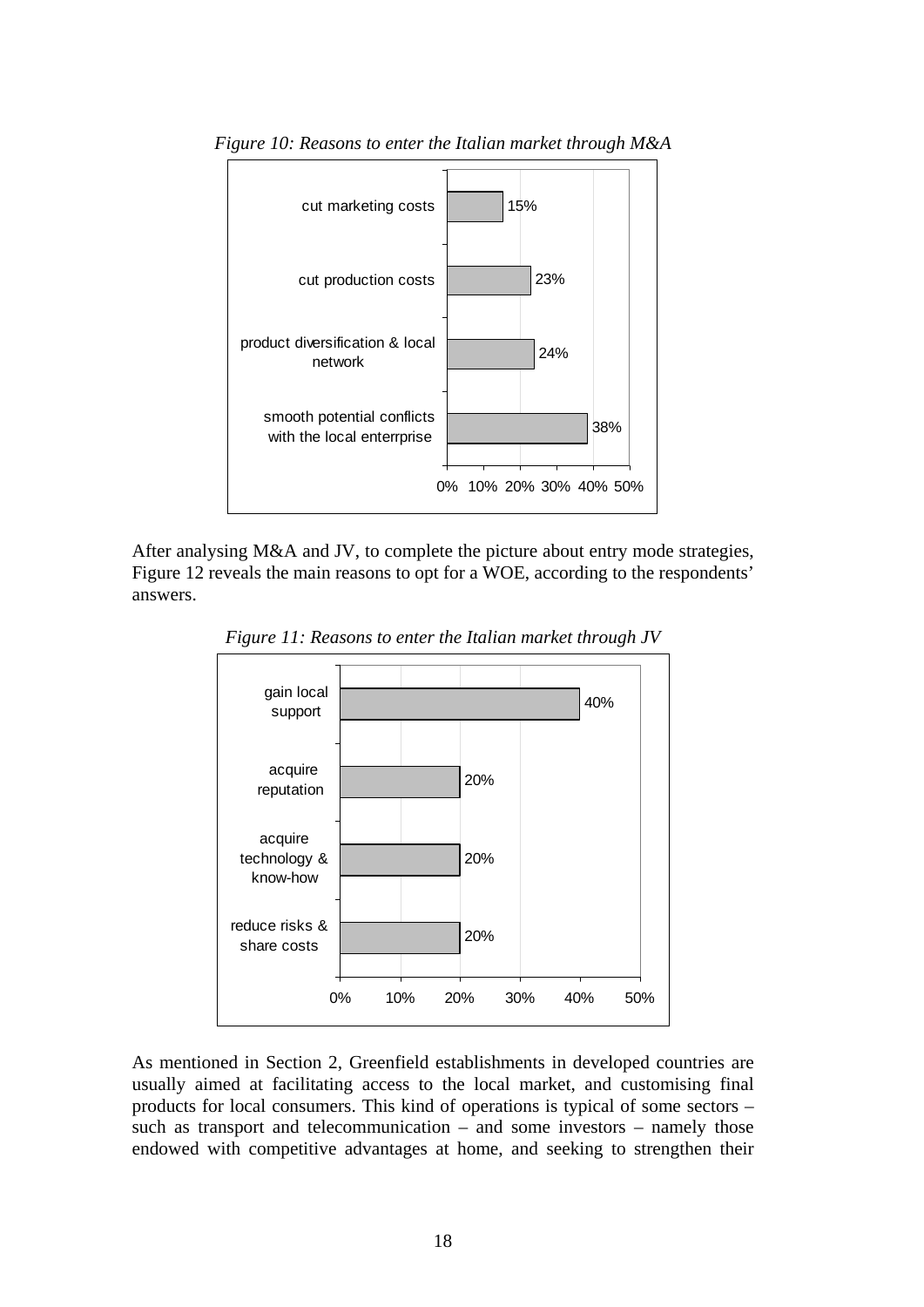market share abroad. While M&A and JV represent a privileged way to acquire strategic assets, wholly-owned enterprises are set in order to preserve intangible resources (50%) or to strengthen own brand's credibility (50%), consistently with (Nicolas 2009; Deng 2007).

Based on Figure 13, the overall level of satisfaction about Italian operations is extremely high. Indeed, all Chinese firms running WOE or M&A are very satisfied, while the evidence about JV is mixed, with 35% of the respondents very satisfied, 50% not satisfied and wishing to switch to WOE, and 25% planning to disinvest.



*Figure 12: Reasons to enter the Italian market through WOE* 

*Figure 13: Satisfaction about Italian operations, by entry mode* 

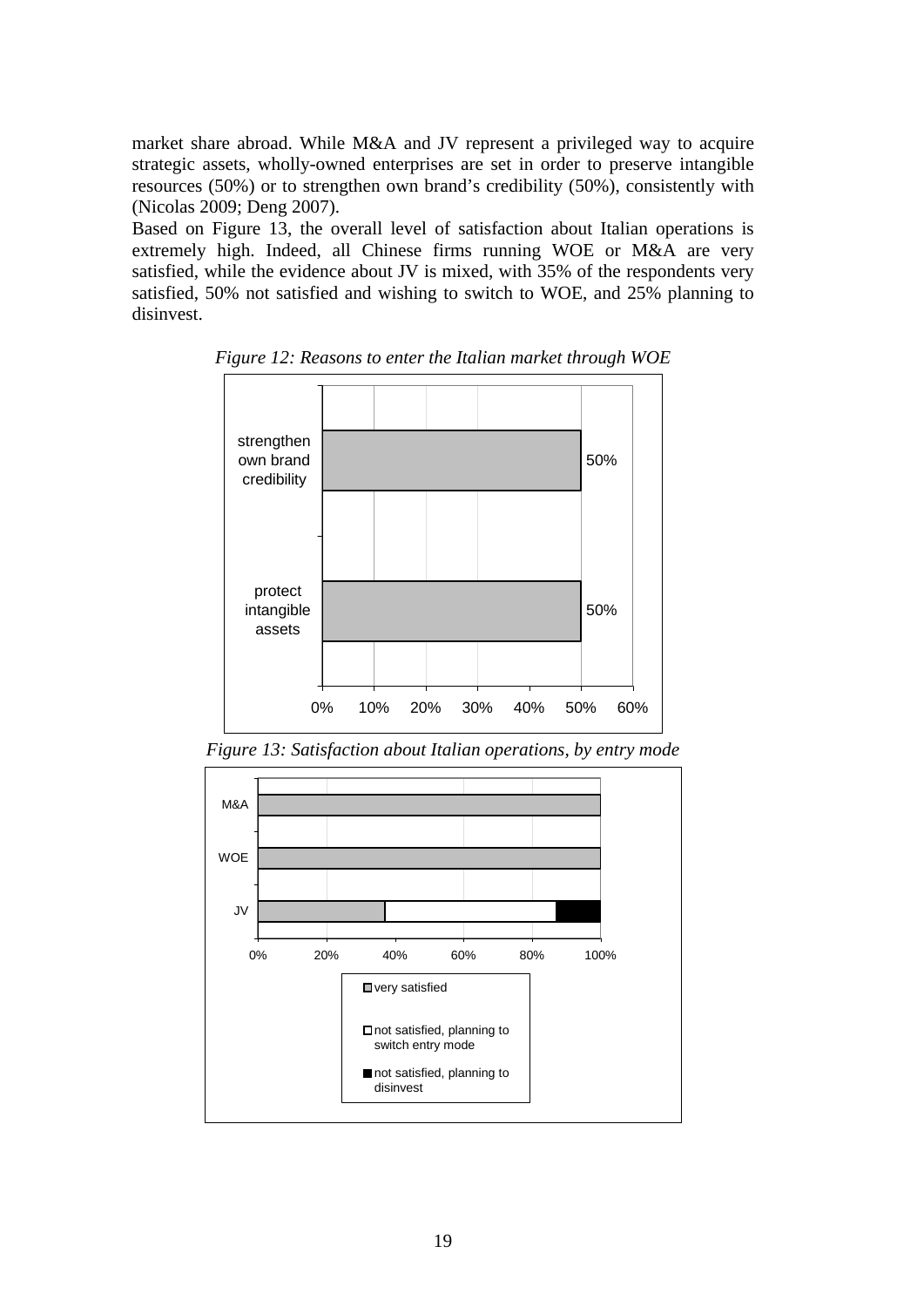According to our survey, the main returns from direct investments in Italy range from access to new market segment (30%) to improved image and reputation (21%), from increased sales or better competitive position (16%) to updated technology (14%) and lower input costs (2%) (see Figure 14).

Despite this long list of returns, many problems still plague the experience of Dragon MNEs, from cultural distance (24%) to the lack of labour market flexibility (20%), from bureaucracy (20%) to unfavourable living conditions (12%), from the language (10%) to the lack of infrastructures (2%). To sum up, according to Figure 15, only 12% of Chinese parent companies do not face any serious problem in Italy, while the vast majority is struggling against a system that is very different from the one prevailing in the home country. As a result, future plans consist of keeping the current investment for around 70% of the sample, expand the Italian operations by means of new plants or additional money for 19% and 5%, and leave the host country for 5% of respondents.





*Figure 15: Main problems encountered in Italy* 

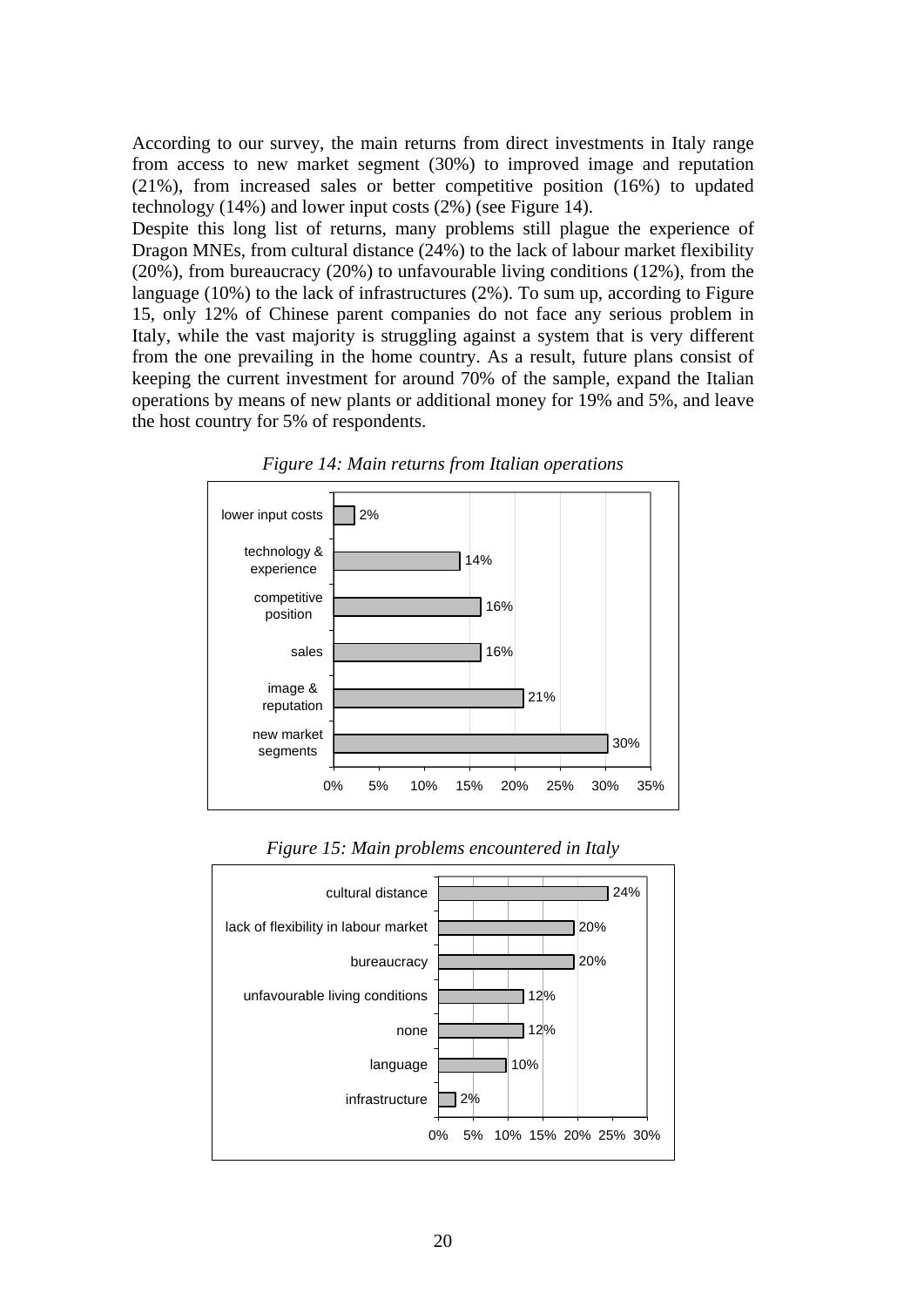# **5. Conclusion**

The popularity of inward FDI to China, over the past three decades, has been recently mirrored by its outward flows, greeted with a mixture of enthusiasm and concern all around the world. As Zhang Y. (2005) points it out, China's engagement with the global market is unprecedented, both in terms of intensity and breadth. If the Chinese threat for Europe and Italy has been modest so far, due to the limited number of operations (Nicolas 2009), the rise of the Dragon is fast and dynamic, so as to deserve attention from market players, policy makers and researchers.

While most studies about Chinese ODI are qualitative, this paper provides original evidence of Dragon multinationals in Italy, at the micro level. Data have been collected through a multiple-choice questionnaire, designed by the author and submitted to the entire group of Chinese parent companies. With a reply rate of 65%, we present an exhausted survey of 20 FDIs, corresponding to 49 operating plants. Empirical findings are strongly consistent with the theoretical expectations reviewed in Section 2. Indeed, Chinese investors are rather large companies, characterized by a high degree of state ownership. They come from Hong Kong, Taiwan and the modern East of mainland China, and they belong to industries such as transport, electronics, telecommunications and home appliances. Evidence also shows that Dragon MNEs target Italy motivated by market- and resource-seeking considerations, as a pull factor, together with government support and the availability of capital, as a push force. The level of satisfaction with the local operations is generally high, and the main returns from FDI range from access to new market segments to improvements in image and reputation, from increased sales and competitive position to better technology. Chinese enterprises further reveal a strong preference towards Mergers & Acquisitions, followed by Joint Ventures, and they lament cultural distance, bureaucracy and the lack of flexibility in the Italian market.

We believe that this paper comprises a few novelties, compared to the existing literature. First, it provides a quantitative, rather than qualitative analysis of Chinese ODI, different from the greatest bulk of the contributions reviewed in Section 2. Second, within the small group of empirical studies, it takes a micro, rather than a macro perspective. This allows us to dissect the general trends, highlighted in Section 3, and read behind aggregated numbers, at least for Italy. Third, within to the tiny group of micro papers, it bases on original survey data, rather than case histories, sector or anecdotal studies. This provides a broader and more solid ground for the empirical analysis. Finally, compared to (Cui et al. 2008; Buckley et al. 2008a; Zhang 2005) that employ multiple-choice questionnaires to collect or complements information at the firm-level, we offer a richer framework in terms of sample representativeness, number of questions and variety of issues covered.

Nonetheless, a few limits are worth mentioning too. For example, despite the high reply rate, the small number of observations dos not allow for a proper econometric exercise. This is the reason why results in Section 4 are presented only in terms of summary statistics and graphs. Moreover, even though the main findings are consistent with the existing literature, they might be biased by the choice of the host country. Put another way, the focus on Italy, rather than other or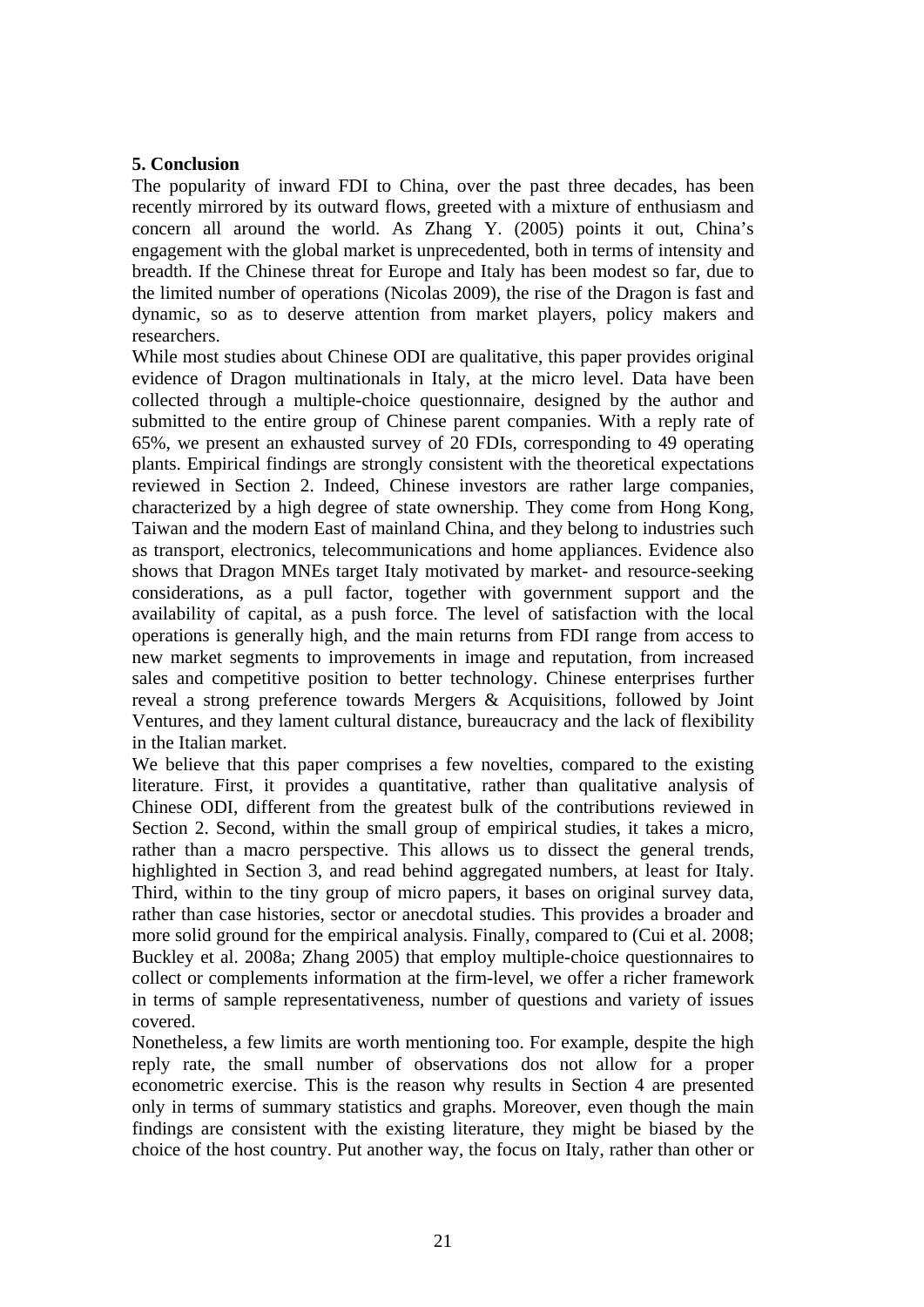more countries, prevents us from generalizing results too much: the only message that we derive from the present exercise is that Chinese ODI in Italy support the previous qualitative literature on the same topic.

To overcome the issue of data limitation, and capitalize on the promising results reported in Section 4, we believe that further evidence, at the micro level, should be collected, to better characterize emerging countries outflows. For instance, an extension of this survey to a broader array of host economies, would allow for a cross-country comparative analysis and a deeper dissection of the aggregated picture reported in Section 3. Moreover, an extension of the same survey, to embrace other emerging economies would complement our portrait of Chinese investors and better describe their attitudes towards internationalization.

On our opinion, both extensions are worth carrying on, because they would be extremely challenging from an academic and a policy perspective. On the one hand, more advanced statistical analysis could be performed and theoretical models could be rigorously tested. On the other hand, given that the Dragon has begun to rise, it is important to have a clear comprehension of this phenomenon. How Chinese firms adjust to and learn from the global marketplace will not only affect China's economic future, but also China's relation with the rest of the world.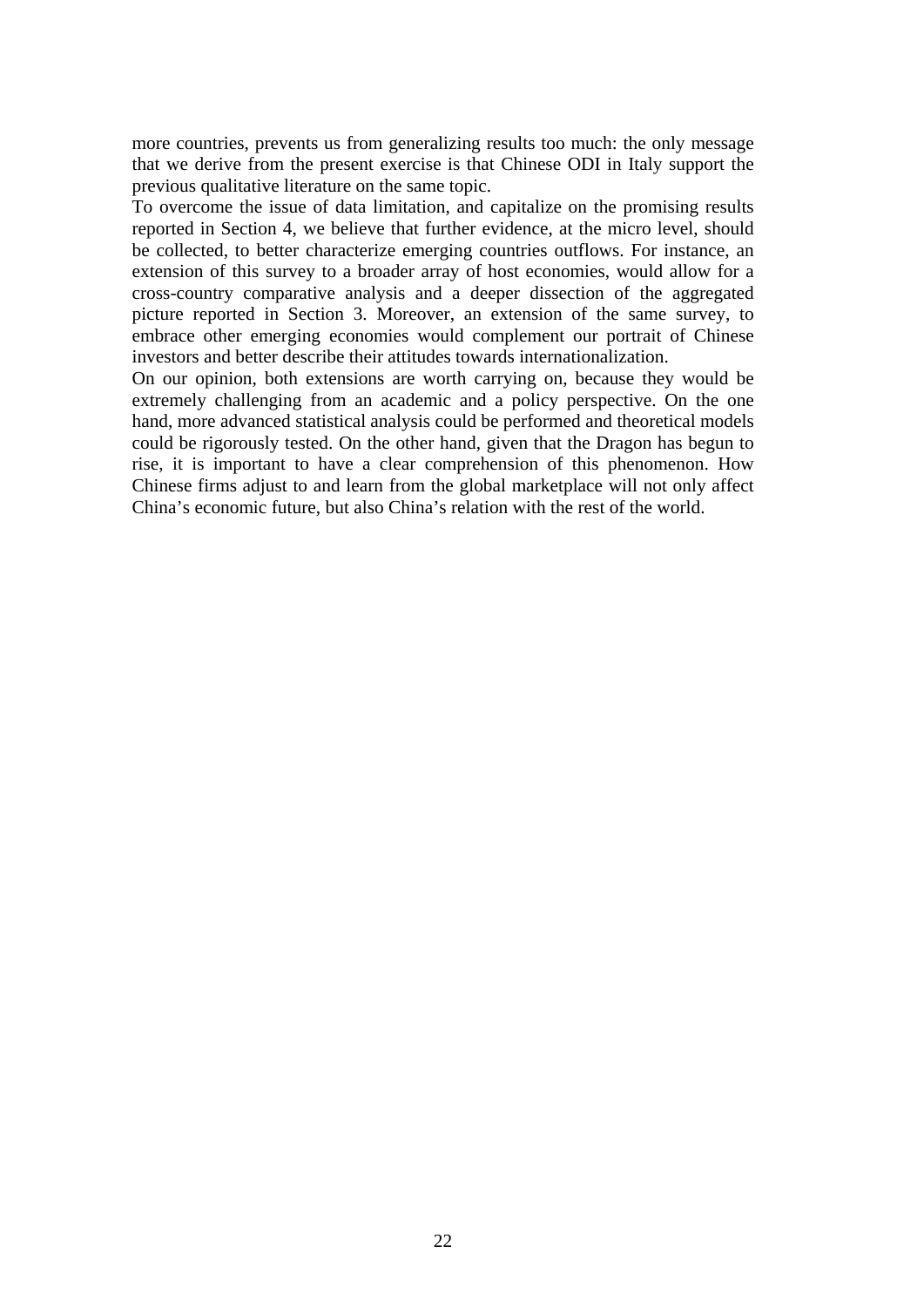#### **6. References**

- Amighini, A. and S. Chiarlone (2007), 'La trasformazione dell'economia cinese: proprietà dell'impresa e modello di specializzazione', *Economia e Politica Industriale*, **3**, 185-200.
- Amighini, A., R. Rabellotti and M. Sanfilippo (2009), 'The Rise of Multinationals from emergine Countries. A Review of the Literature, Emerging Economic Regional Powers and Local Systems of Production: New Threats or New Opportunities?', Working Paper Series, 4/09.
- Amighini, A., R. Rabellotti and M. Sanfilippo (2008), 'L'avanzata degli IDE cinesi in Italia', in *Rapporto ICE 2007-2008*, Roma: Istituto per il Commercio Estero.
- Athreye, S. and S. Kapur (2009), 'Introduction: The Internationalization of Chinese and Indian Firms – Trends, Motivations and Strategy', *Industrial and Corporate Change*, **18**(2), 209-221.
- Aulakh, P.S. (2007), 'Emerging Multinationals from Developing Economies: Motivations, Path and Performance', *Journal of International Management*, **13**, 235-240.
- Berger, B. and A. Berkofsky (2008), 'Chinese Outward Investments: Agencies, Motives and Decision-Making', CASCC Briefing Paper, 172.
- Boisot, M. (2004), 'Notes on the Internationalization of Chinese Firms'. Mimeo, Open University of Catalonia, Barcelona, Spain.
- Buckley, P.J., L.J. Clegg, A.R. Cross, X. Liu, H. Voss and P. Zheng (2007), 'The Determinants of Chinese Outward Foreign Direct Investment', *Journal of International Business Studies*, **38**(4), 499-518.
- Buckley, P.J., A.R. Cross and H. Voss (2008a), 'Chinese Direct Investment in the United Kingdom: An Assessment of Motivations and Competitiveness', paper presented at the conference Corporate Strategies in the New Asia, 1-2 Fabruary 2008, University of Bremen.
- Buckley, P.J., A.R. Cross and H. Voss (2008b), 'Thirty Years of Chinese Outward Foreign Direct Investment', paper presented at the CEA (UK) Conference China's Three Decades of Economic Reform (1978-2008), 1-2 April 2008, University of Cambridge, UK.
- Cai, K.G. (1999), 'Outward Foreign Direct Investment: A Novel Dimension of China's Integration into the Regional and Global Economy', *China Quarterly*, **160**, 856-880.
- Chan, A. (1995), 'Chinese Enterprise Reform: Convergence with the Japanese Model?', *Industrial and Corporate Change*, **4**, 449-470.
- Child, J. and B. Rodrigues (2005), 'The Internationalization of Chinese Firms: A Case for Theoretical Extension?', *Management and Organization Review*, **1**(3), 381-410.
- Cui, L., F. Jiang and B.W. Stening (2008), 'Determinants of FDI Entry Mode Decisions of Chinese MNCs', paper presented at the AIBAIB Annual Meeting, 30 June-3 July 2008, Milan, Italy.
- Deng, P. (2007), 'Investing for Strategic Resources and its Rationale: The Case of Outward FDI from Chinese Companies', *Business Horizons*, **50**, 71-81.
- Deng, P. (2004), 'Outward investment by Chinese MNCs: Motivations and Implications', *Business Horizons*, **47** (3), 8-16.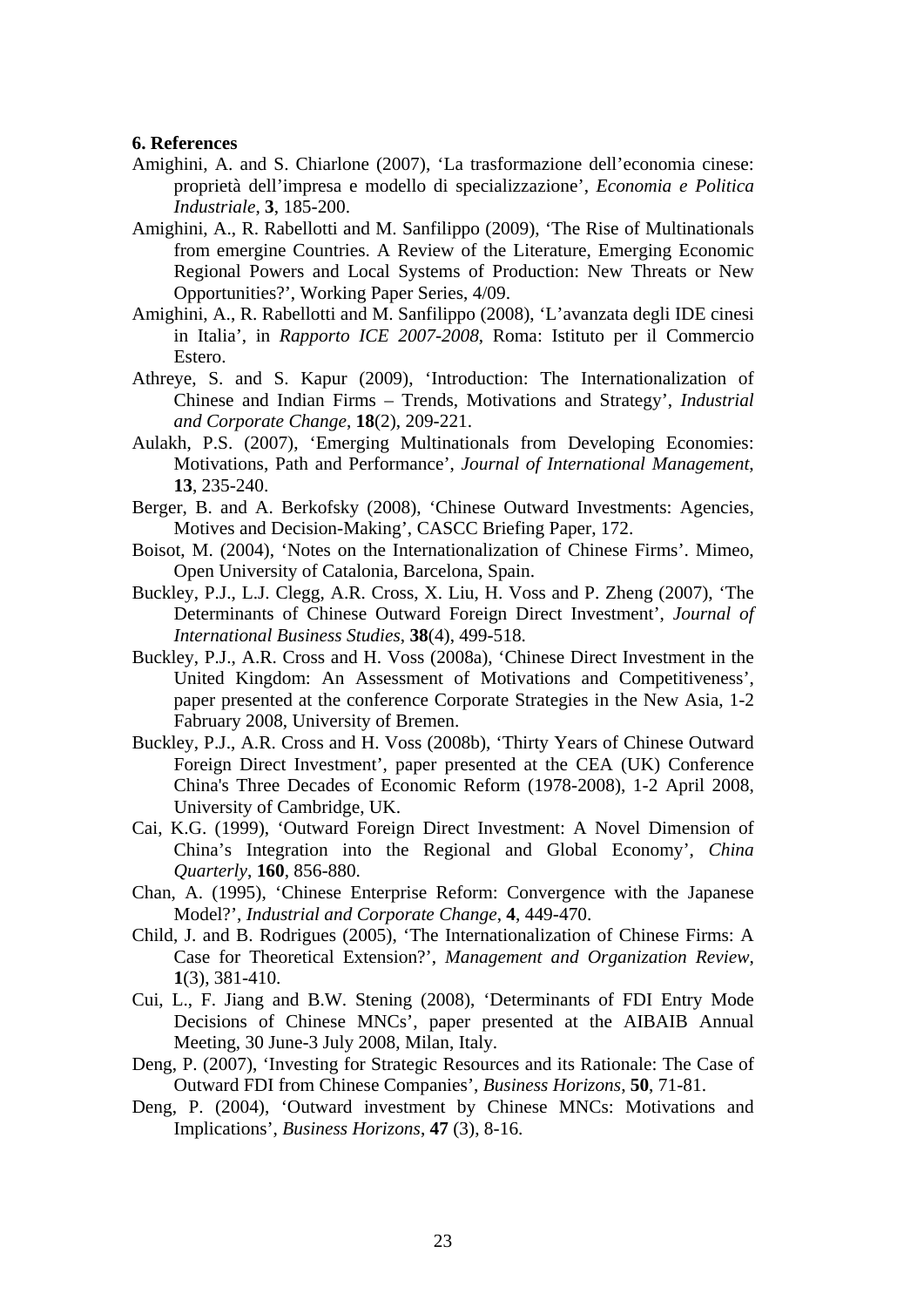- Dunning, J.H. (1981), 'Explaining the International Direct Investment Position of Countries: Towards a Dynamic or Developmental Approach', *Weltwirtschaftliches Archiv*, **117**(1), 30-64.
- Dunning, J.H. (1993), *Multinational Enterprises and the Global Economy*. Addison Wesley:Mass.
- Duysters, G., J. Jacob, C. Lemmens and Y. Jintian (2009), 'Internationalization and Technological Catching Up of Emerging Multinationals: a Comparative case Study of China's Haier Group', *Industrial and Corporate Change*, **18**(2), 325-349.
- Filatochev, I., R. Strange, J. Piesse and Y.C. Lieu (2007), 'FDI by Firms from Newly Industralized Economies in Emerging Markets : Corporate Governance, Entry Mode and Location", *Journal of International Business Studies*, **38**(4), 556-572.
- Filippov, S. and T. Saebi (2008), 'Europeanisation Strategy of Chinese Companies: Its Perils and Promises', UNU-MERIT Working Paper Series, 55.
- Fortainer, F. and R. van Tulder (2009), 'Internationalization Trajectories a Cross-Country Comparison: Are Large Chinese and Indian Companies Different?', *Industrial and Corporate Change*, **18**(2), 223-247.
- Gao, L. (2008). 'Determinants of China's Outward Foreign Direct Investment', paper presented at the CEA (UK) Conference China's Three Decades of Economic Reform (1978-2008), 1-2 April 2008, University of Cambridge, UK.
- Haase, E., M. Miglans and J. Nabradi (2008), 'Chinese Outbound FDI: Current and Future Role Based on the Example of Hungary, Latvia and Poland', CEMS, mimeo.
- Kumar, N. and A. Chadha (2009), 'India's Outward Foreign Direct Investments in Steel Industry in a Chinese Comparative Perspective', *Industrial and Corporate Change*, **18**(2), 249-267.
- Li, P.P. (2007), 'Toward an Integrated Theory of Multinational Evolution: The Evidence of Chinese Multinational Enterprises as Latecomers', *Journal of International Management*, **13**, 296-318.
- Liu, C. Z. (2007), 'Lenovo: an example of globalization of Chinese enterprises', *Journal of International Business Studies*, **38**, 573-577.
- Luo Y. and R.L. Tung (2007), 'International Expansion of Emerging Market Enterprises: A Springboard Perspective', *Journal of International Business Studies*, **38**(4), 481-498.
- Matthews, J.A. (2006), 'Dragon Multinationals: New Players in the 21st Century Globalization', *Asia Pacific Journal of Management*, **23**, 5-27.
- MOFCOM (2008), *Statistical Bulletin of China's Outward Foreign Direct Investment* at

www.mofcom.gov.cn

- Nicolas, F. (2009), 'Facts and Fallacies about Chinese Direct Investment in Europe', Chatham Hourse Briefing Paper, June.
- Nicolas, F. and S. Thomsen (2008), 'The Rise of Chinese Firms in Europe: Motives, Strategies and Implications', paper presented at a Research Workshop on Chinese Investment in Europe, Chatham House, London, 17 September 2008.